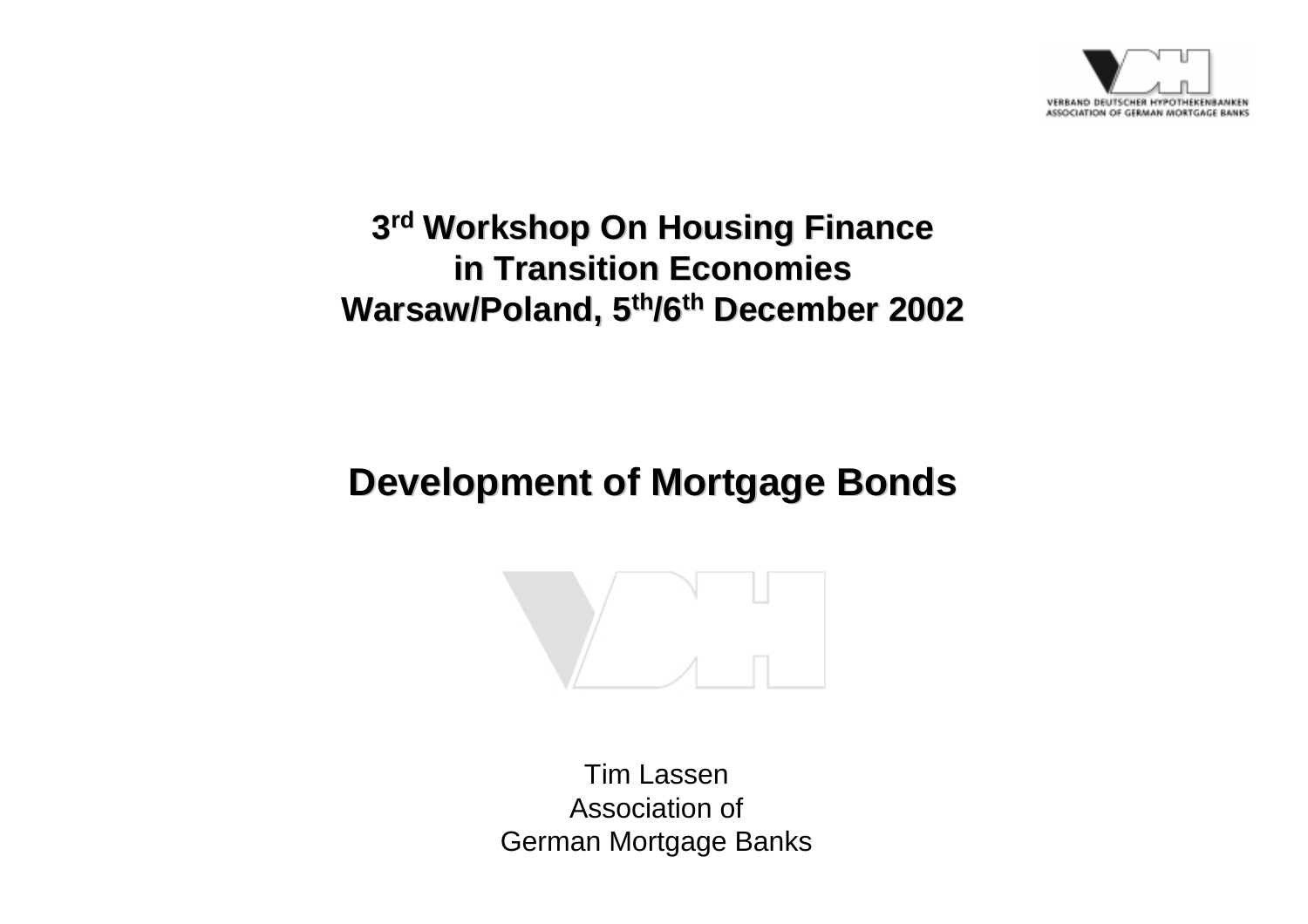

#### **Contents Contents**

- **I.History History**
- **II. Mortgage Mortgage bond in Europe in Europe**
	- **1.Economic point of view Economic point of view**
	- **2.Legal point of view Legal point of view**
- **III.German Mortgage Banking System German Mortgage Banking System**
- **IV.Legislation of mortgage bonds in Europe Legislation of mortgage bonds in Europe**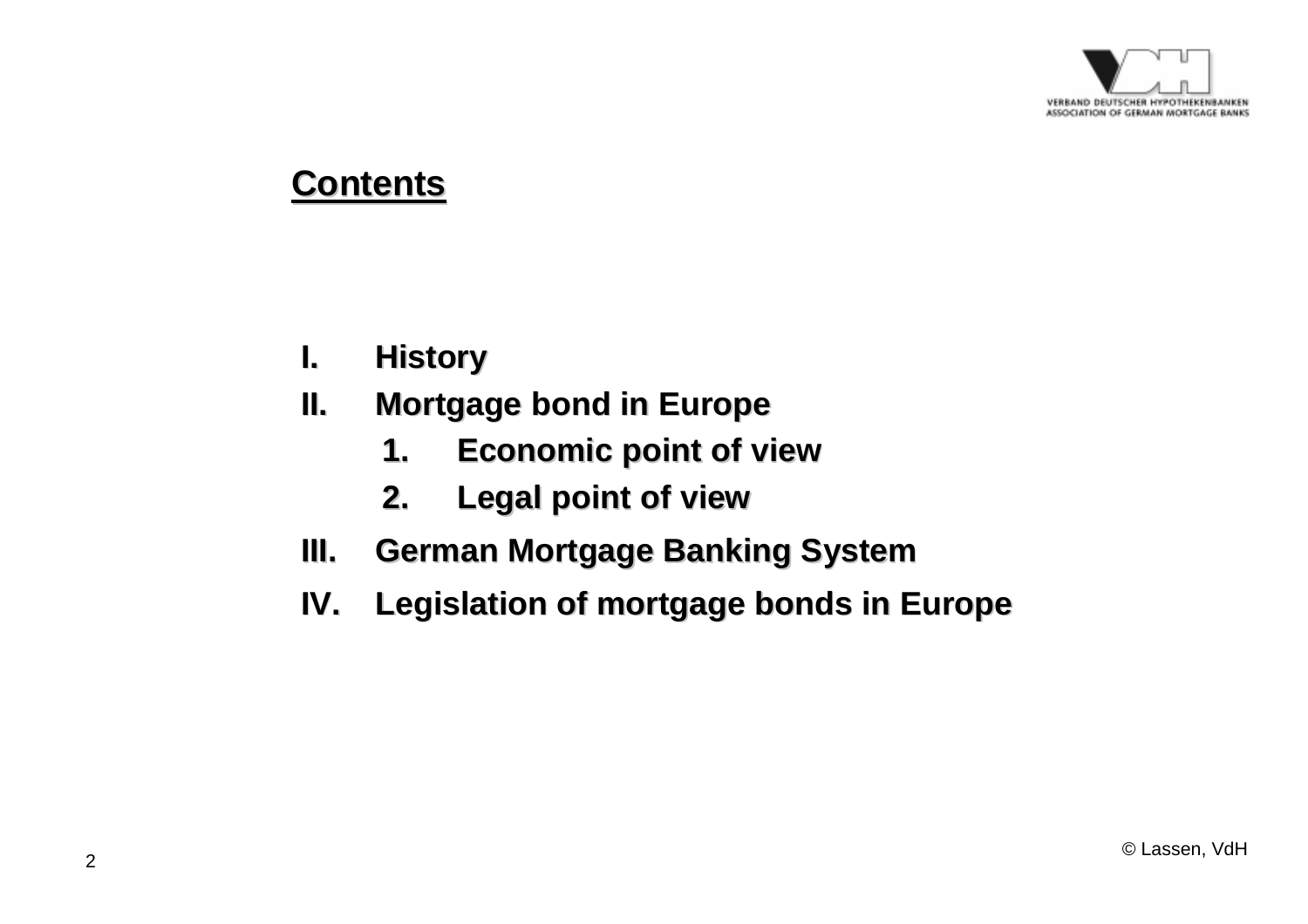

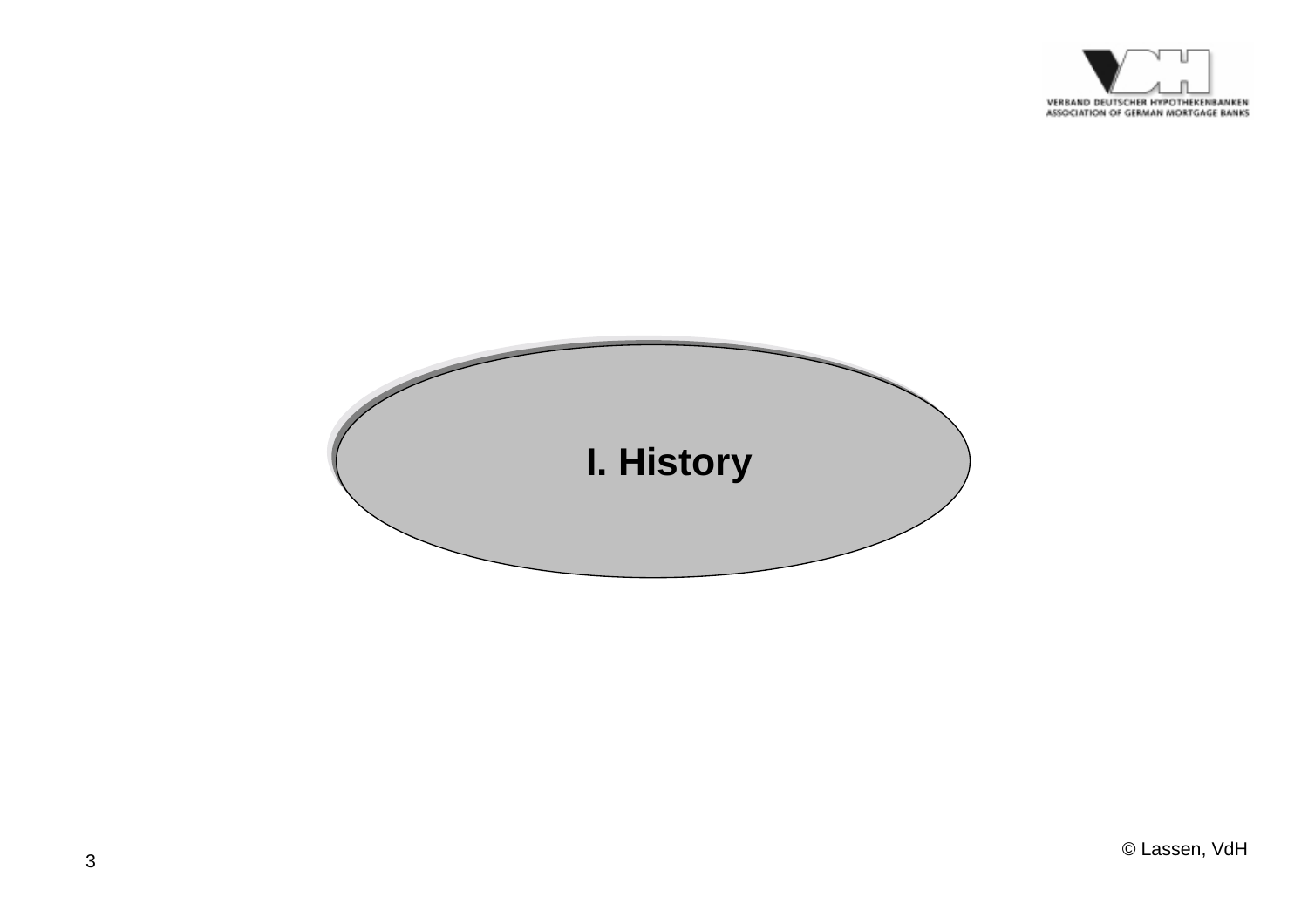

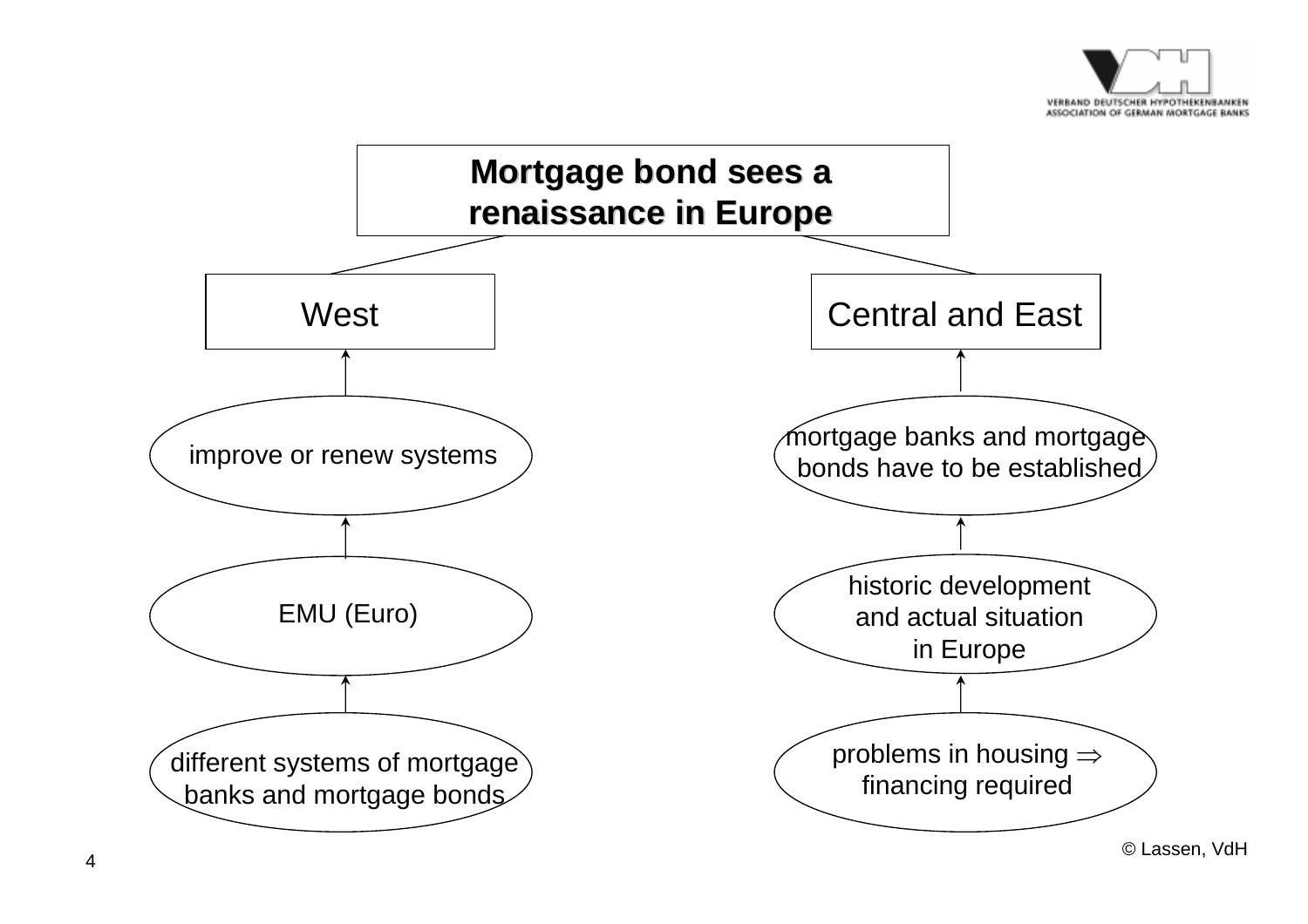![](_page_4_Picture_0.jpeg)

## **History History**

| 1770       | Silesian Landschaft, Breslau                                                             |
|------------|------------------------------------------------------------------------------------------|
| 1825       | Crédit Foncier de France, Paris = 1. mortgage bank                                       |
|            | Preußische Centralboden-Credit-Actiengesellschaft, Berlin,<br>(modern mortgage bank)     |
| 24.04.1874 | Austrian Law "Concerning the safeguarding of rights of the<br>holders of mortgage bonds" |
| 01.01.1900 | the German Mortgage Bank Act (HBG) comes into force                                      |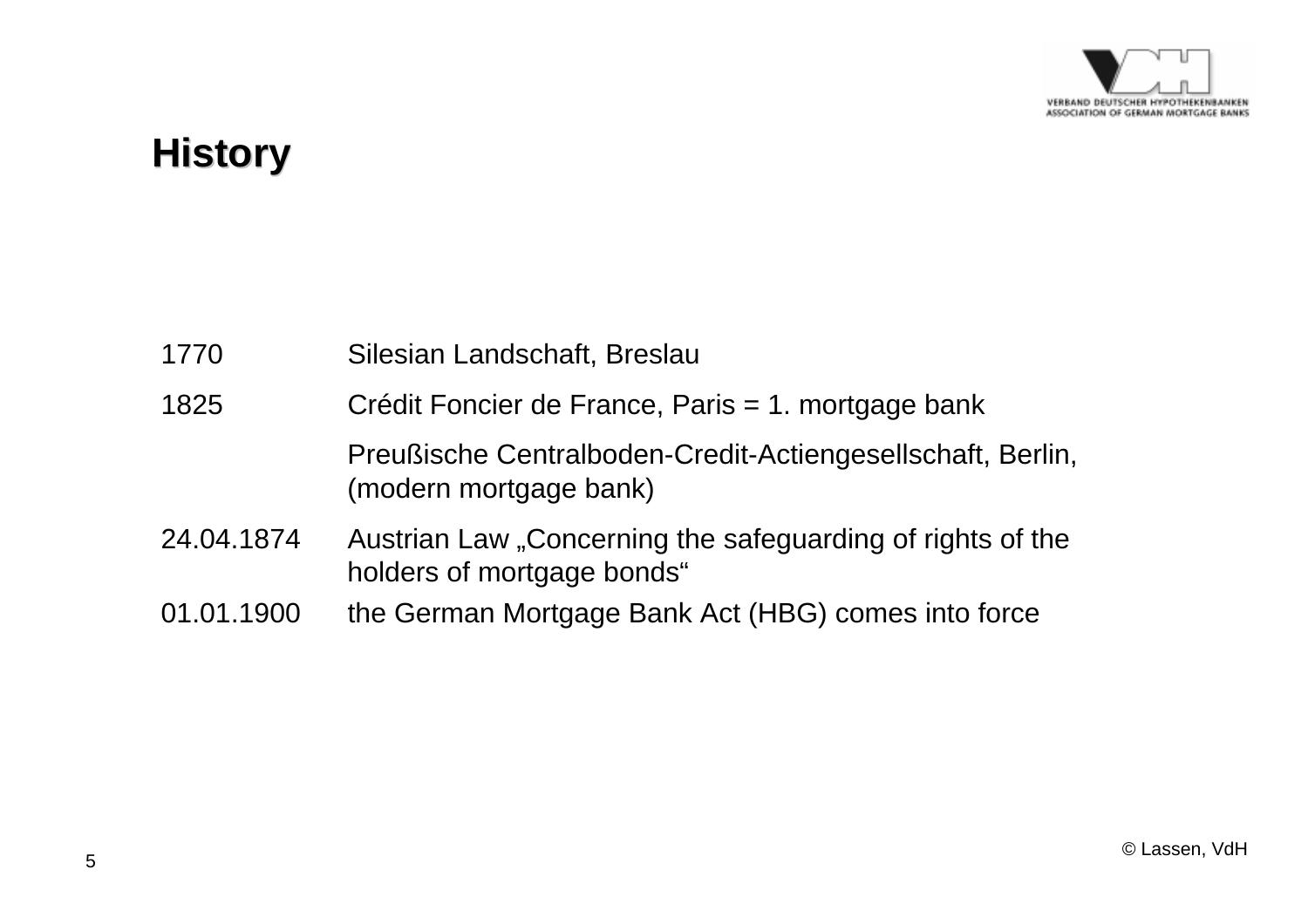![](_page_5_Picture_0.jpeg)

#### **mortgage bond**400 B. C. **Greece** 17. Ent. accessorinessexecutionartified right certified landcharge landregister 1770 Silesien Landschaft(Prussia) Lüneburg (1790)  $1602$  = bond issues of the Dutch East-India-Companie  $1624$  = Siena Deubtures für financing of mortgages bondssincet 1650Bonds of note-issuing banks Norway (1851) Denmark (1850) Sweden (1833) Austria(1841) Estonia (1802) Finland (1851) Netherlands (1823) 1852 = Crédit Foncier de FranceGermany 1862 = FrankfurterHypothekenbank 1900 Hypothekenbankgesetz 1927 ÖPGSpain (1872) Austria(1874) Italy (1866) England (1865) Greece(1927) Portugal (1991) **Switzerland** 1857 = Caisse Hypothécaire du Canton de Genève1930 = Pfandbriefgesetz (Mortgage Bond Act) **Netherlands** (1861) Poland (1825/1838) France(1999) Latvia(1998) Poland(1928) (1998) Luxemburg (1997) **Hungary** (1997) Slovakia(1996) Czech Republik (1995) Bohemia(1865) Moravia(1875) Hungary, Croatia-Slavonia (1876) Courland (1832) Livonia (1803) Russia (1861) Romania (1825) Bulgaria (1910) Romania(1873) Finland(2000) Austria with Dalmatia, Istria, Carniola (1874) Bulgaria (2000) Ireland(2002)

#### **Historical development of the mortgage bond Historical development of the mortgage bond**

© Lassen, VdH <sup>6</sup>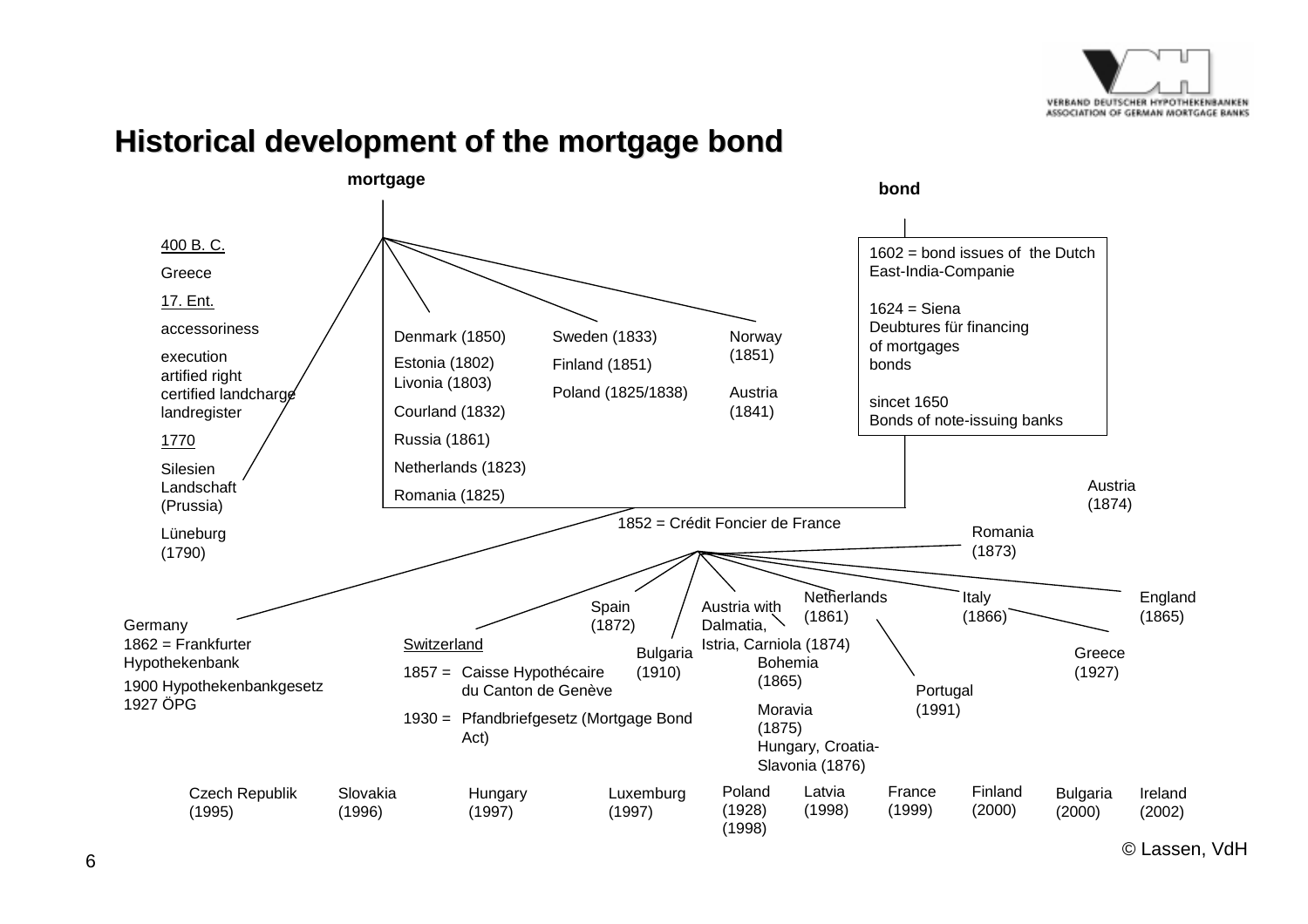![](_page_6_Picture_0.jpeg)

![](_page_6_Figure_1.jpeg)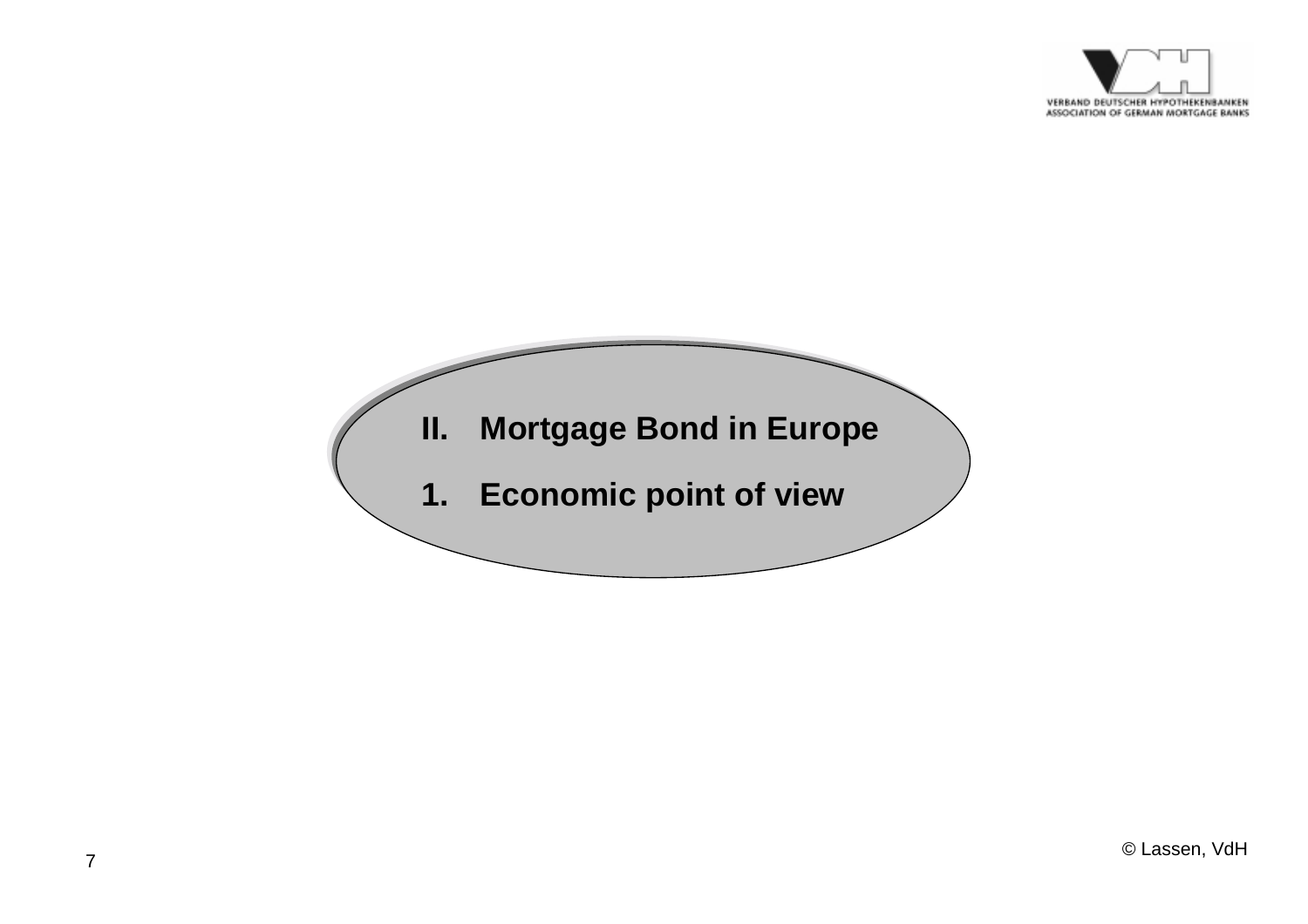![](_page_7_Picture_0.jpeg)

#### **The European Bond Market: The European Bond Market: 8.238,7 billion Euro (end of 2001) billion Euro (end of 2001)**

![](_page_7_Figure_2.jpeg)

#### **(bond market – total of all covered bonds, government bonds included)**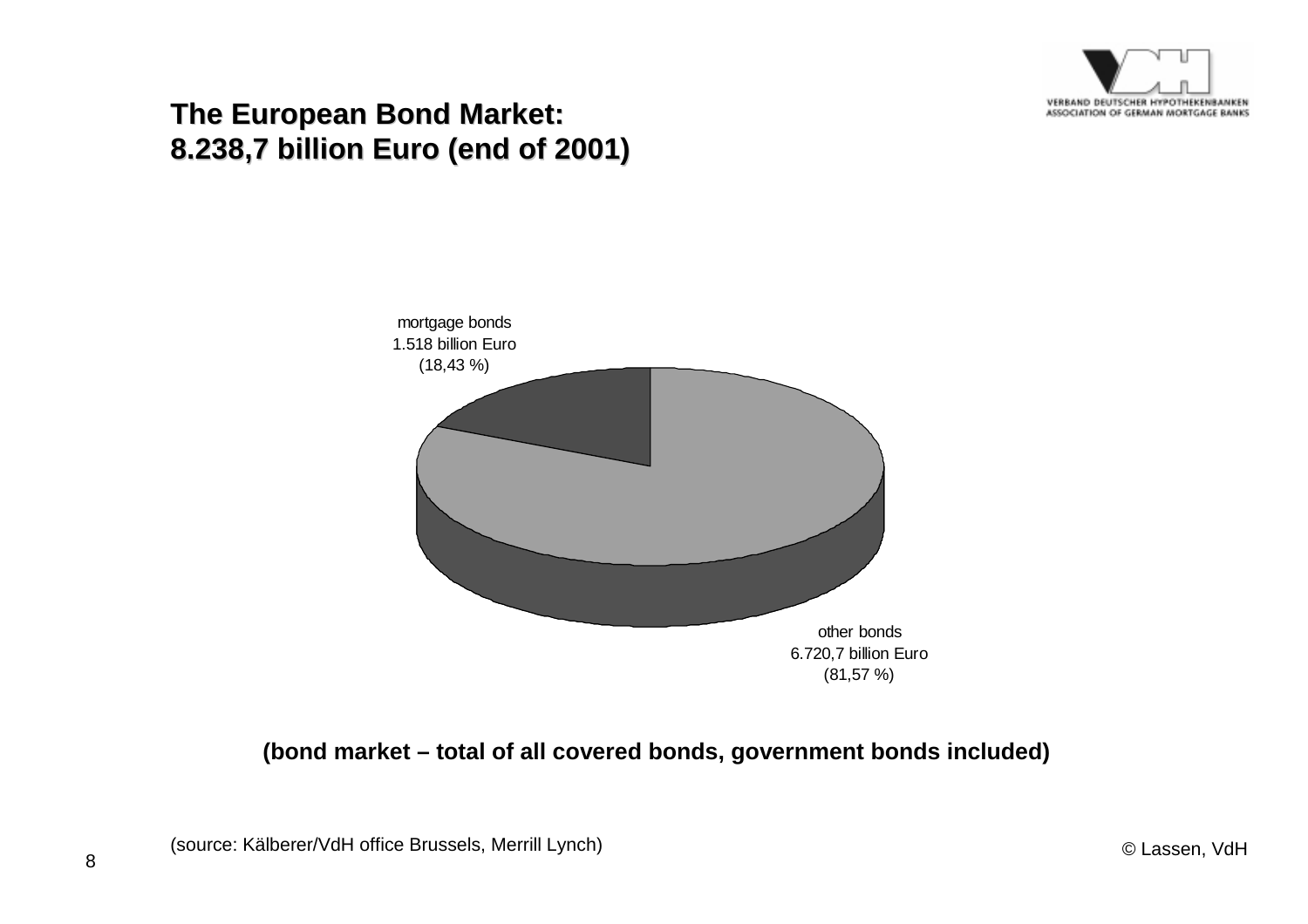![](_page_8_Picture_0.jpeg)

#### **Market share of the EU Market share of the EU-mortgage bond countries in the EU mortgage bond countries in the EUmortgage bond market (end of 2001, in billion Euro) mortgage bond market (end of 2001, in billion Euro): 1.518 bn Euro**

![](_page_8_Figure_2.jpeg)

© Lassen, VdH <sup>9</sup>Mortgage Federation, Brussels)(source: Kälberer/VdH office (Brussels), European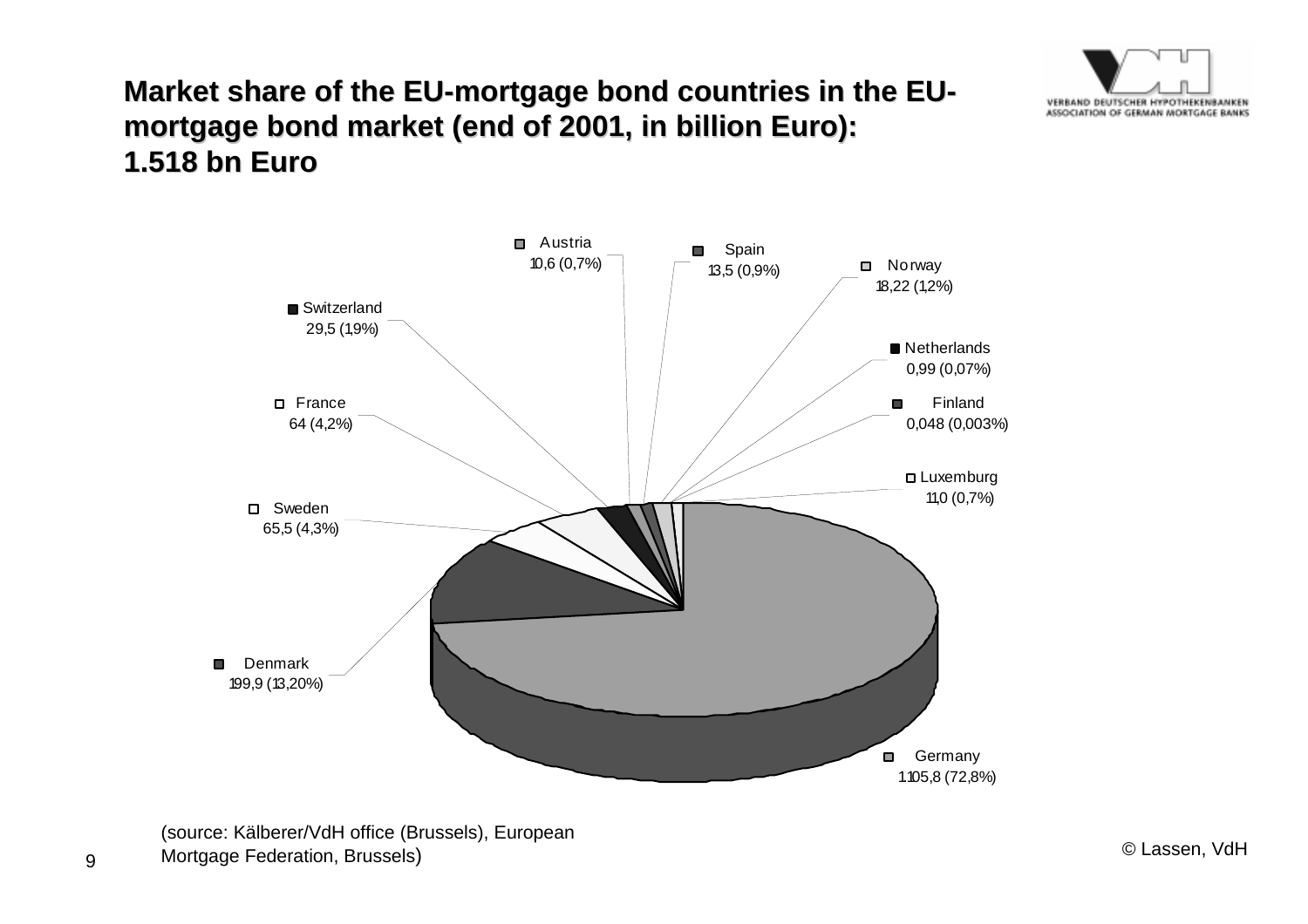![](_page_9_Picture_0.jpeg)

#### **Outstanding mortgage bonds in % of GDP (end of 2000) Outstanding mortgage bonds in % of GDP (end of 2000)**

![](_page_9_Figure_2.jpeg)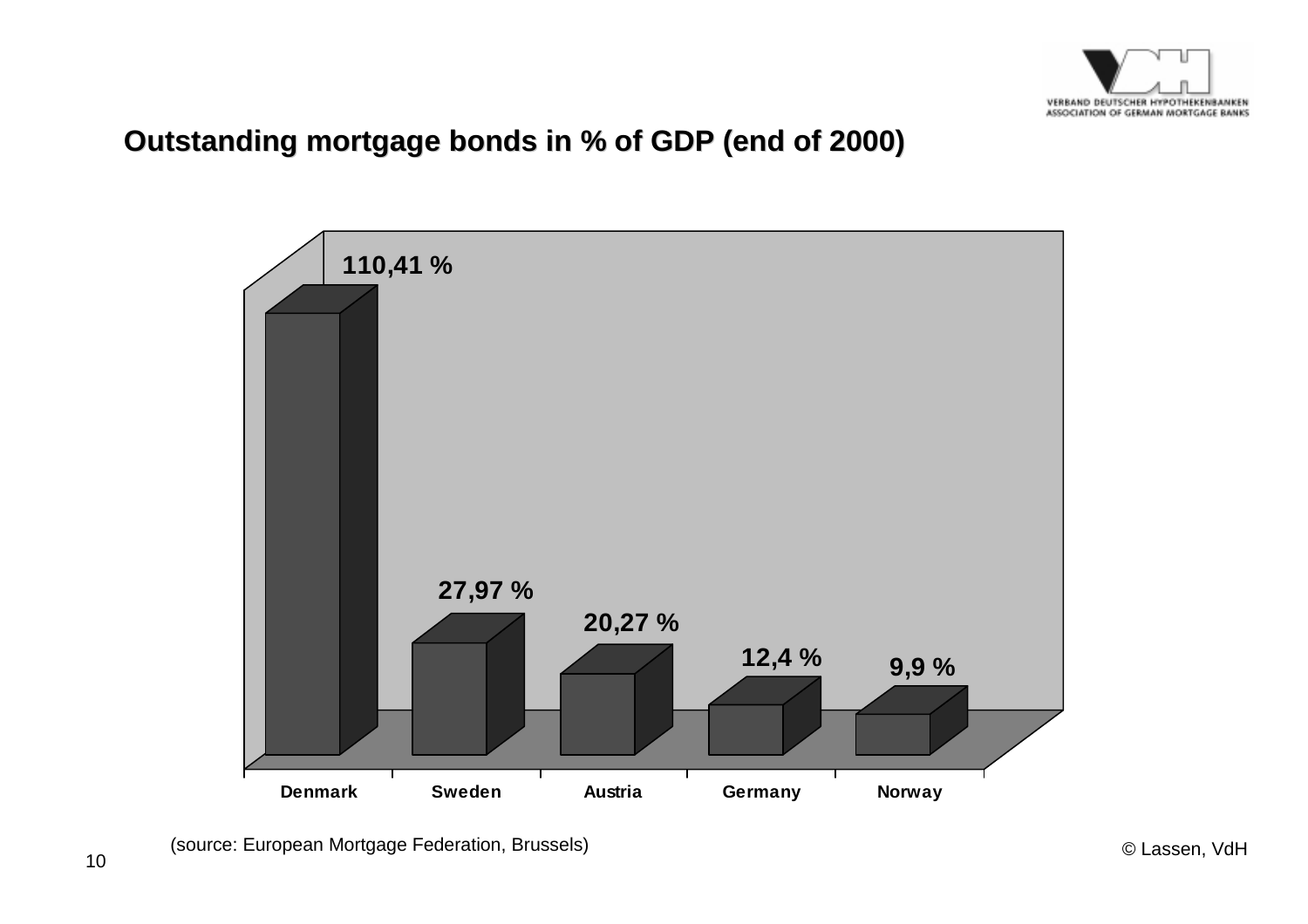![](_page_10_Picture_0.jpeg)

#### **Refinancing of housing mortgage loans through mortgage bonds mortgage bonds in EU- member states (end of 2000) member states (end of 2000)**

![](_page_10_Figure_2.jpeg)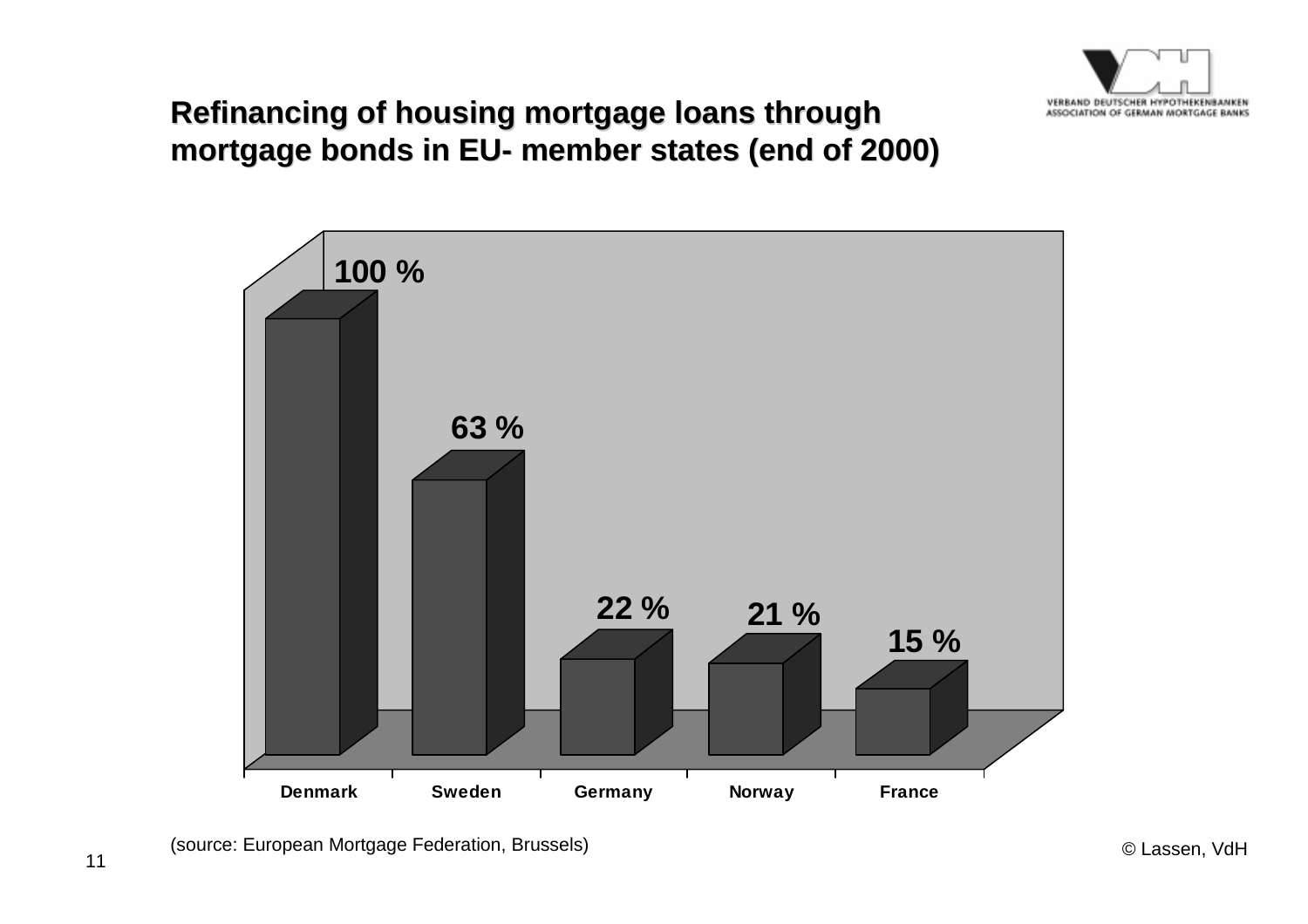![](_page_11_Picture_1.jpeg)

![](_page_11_Figure_2.jpeg)

<sup>\*</sup>Mortgage bonds already due are not considered!

© Lassen, VdH <sup>12</sup>\*\* as of August 2002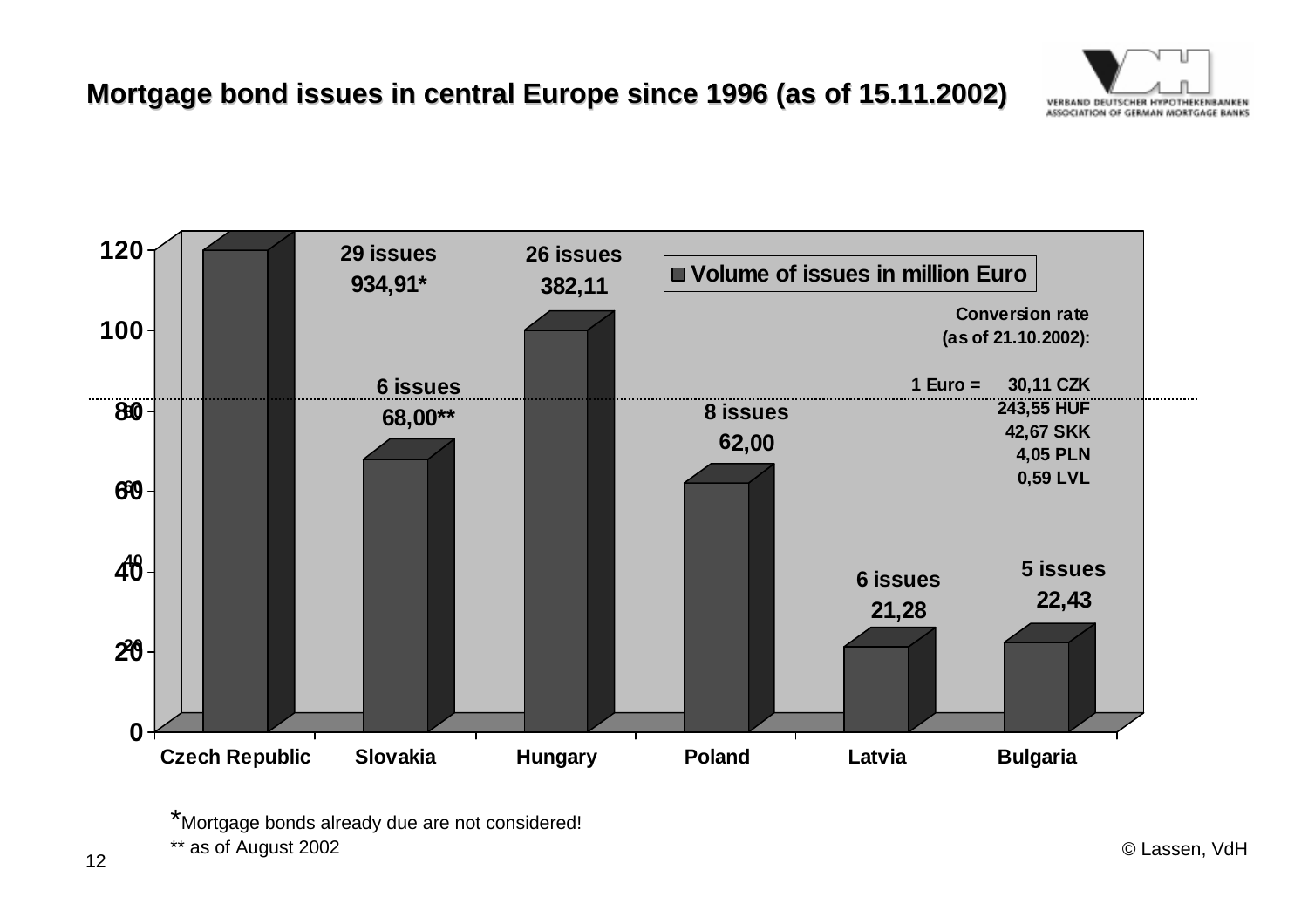![](_page_12_Picture_0.jpeg)

![](_page_12_Figure_1.jpeg)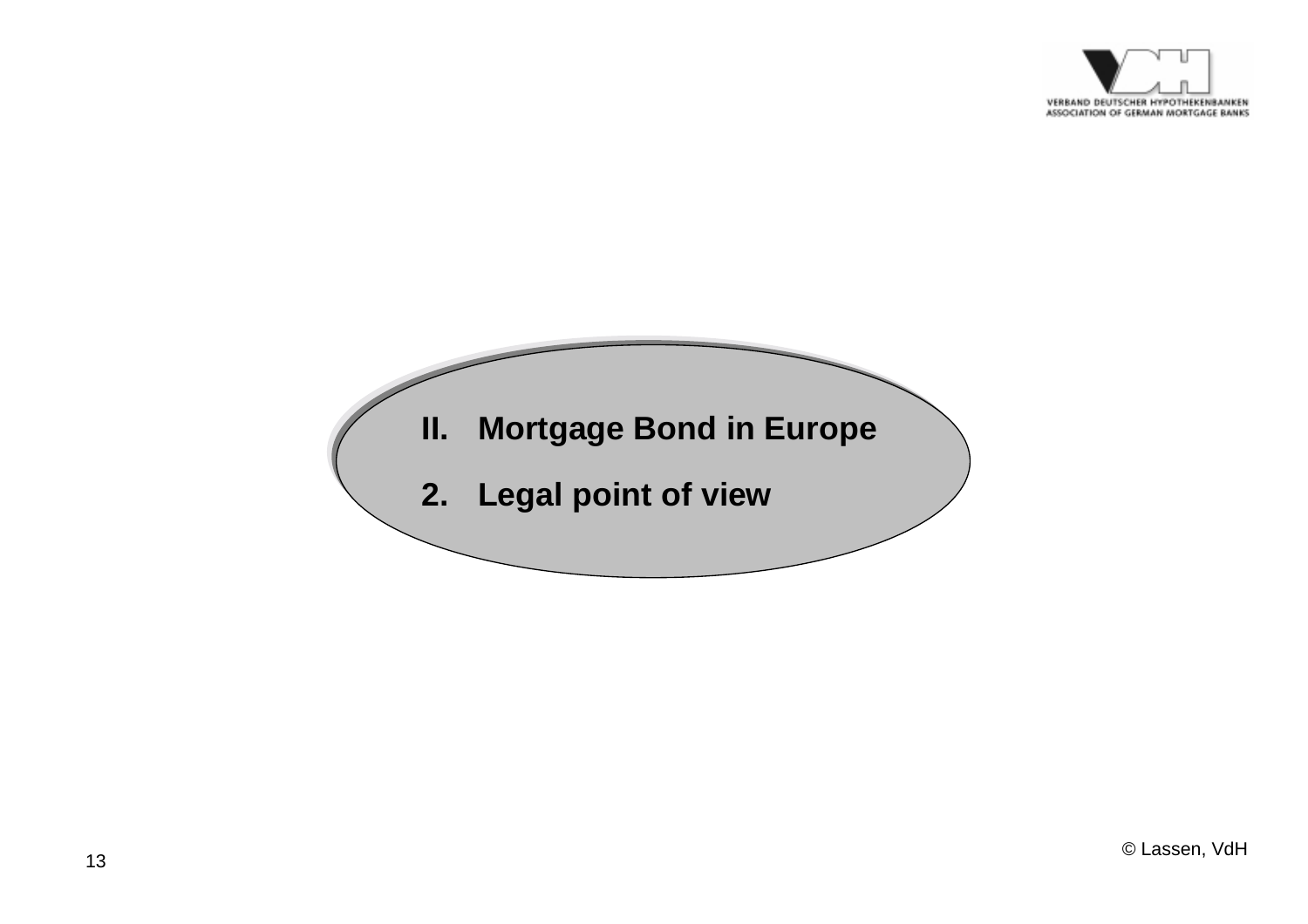![](_page_13_Picture_0.jpeg)

#### **Legal point of view Legal point of view**

![](_page_13_Figure_2.jpeg)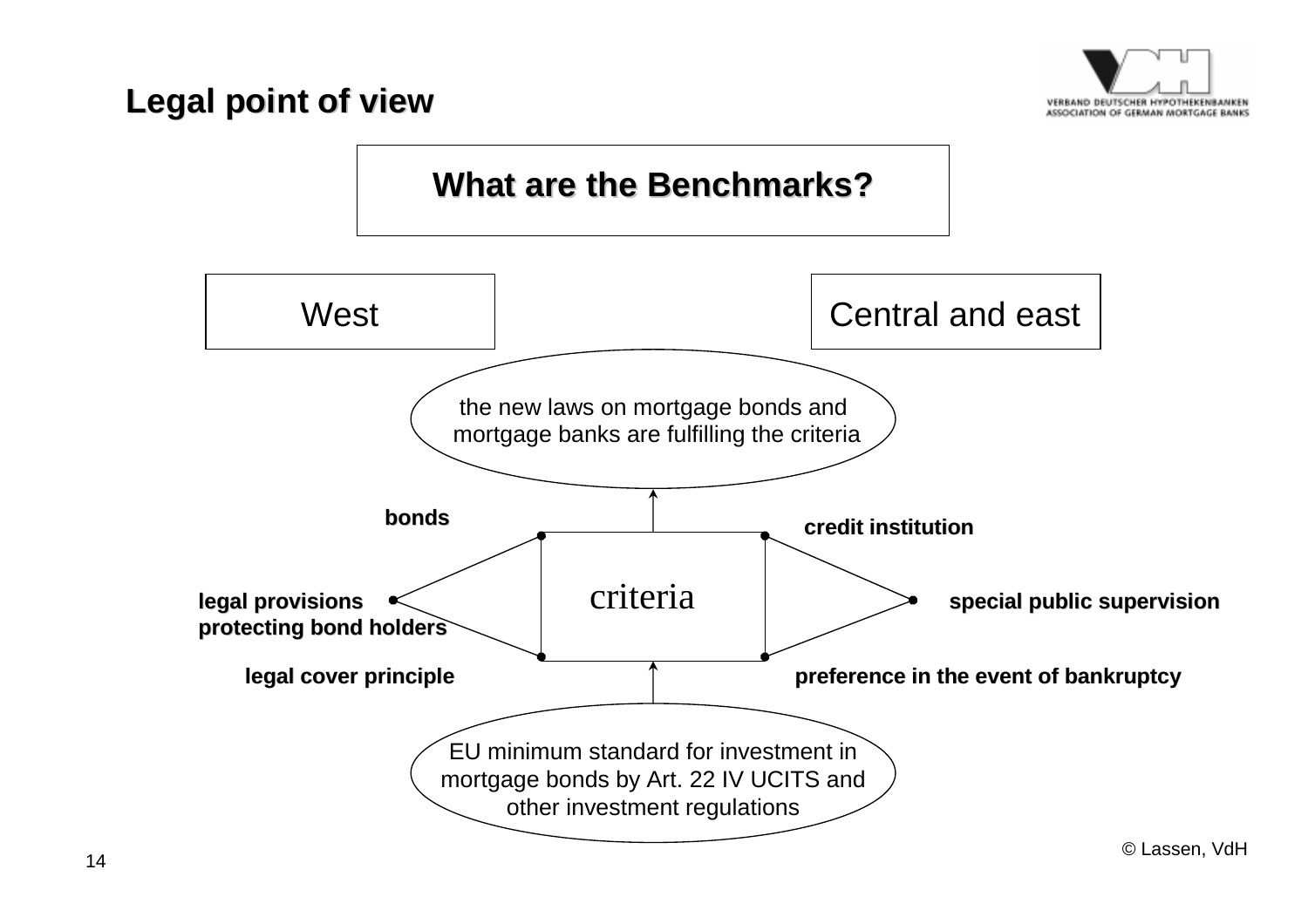![](_page_14_Picture_0.jpeg)

#### **Meaning of Art. 22 IV UCITS-Directive → "Mortgage bond" as privileged investment instrument privileged investment instrument**

![](_page_14_Figure_2.jpeg)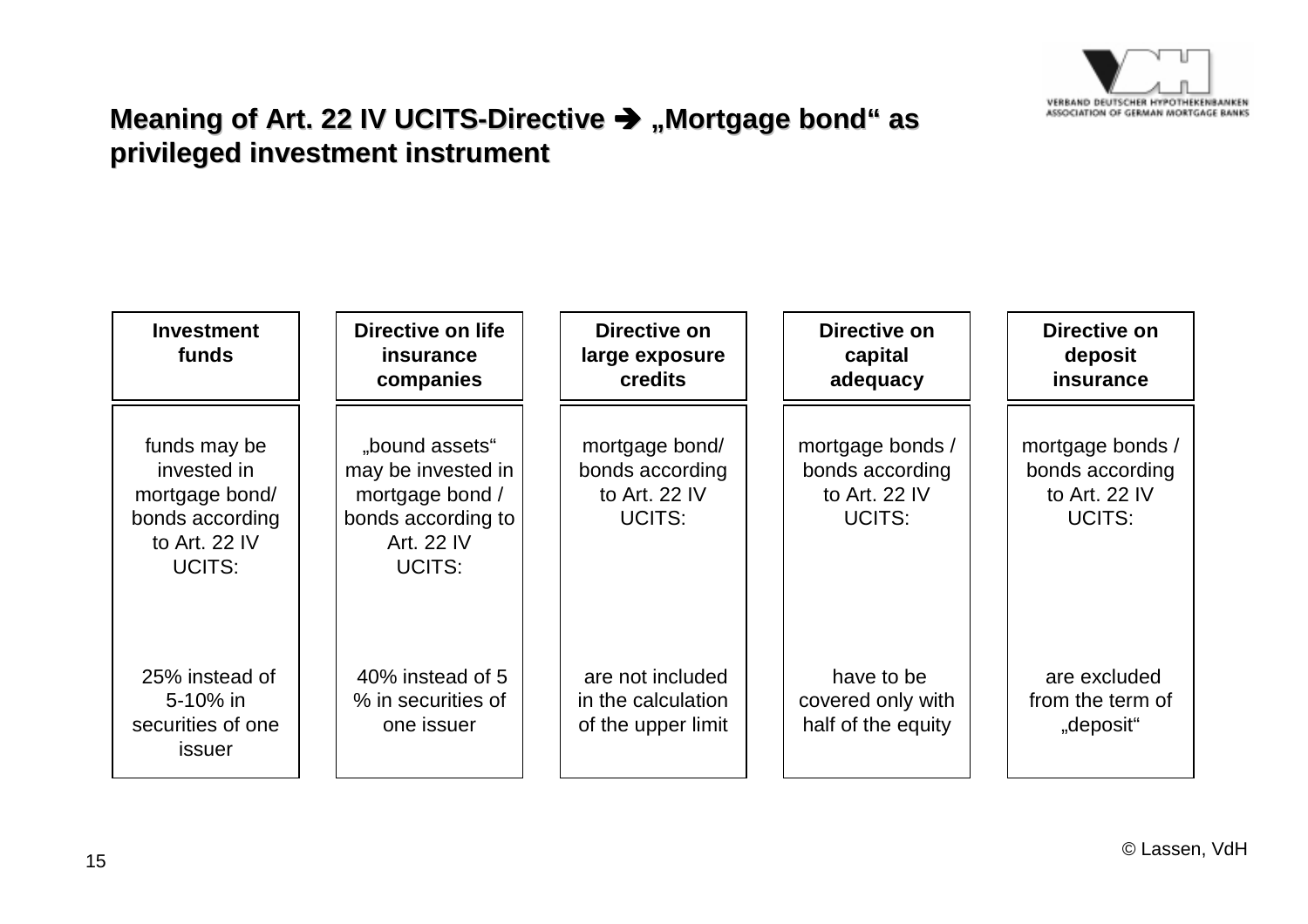![](_page_15_Picture_0.jpeg)

#### **Weighting of mortgage bonds complying with Art. 63 (2) Consolidated Banking Directive 2000/12/EC (former Art. 11 II Solvency Ratio Directive), as of 5/2001 Solvency Ratio Directive), as of 5/2001**

![](_page_15_Picture_2.jpeg)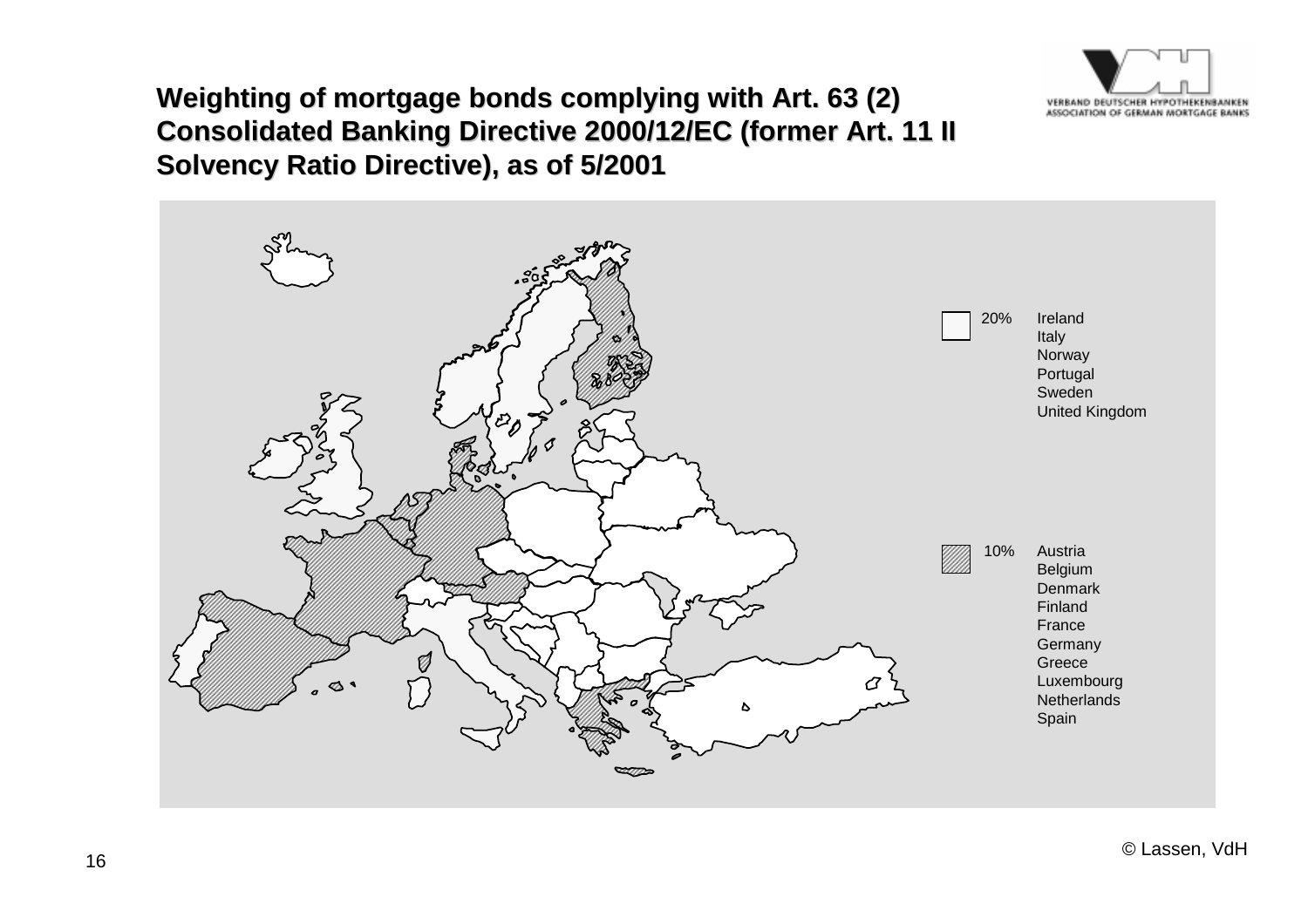![](_page_16_Picture_0.jpeg)

## **mortgage bond = 22 IV UCITS Directive? mortgage bond = 22 IV UCITS Directive?**

- • no Europe-wide uniform definition of the mortgage bond
- $\bullet$  but minimum standard for a particular safe type of a bank's bond, taken into account in 7 directives and in Tier I of the ECB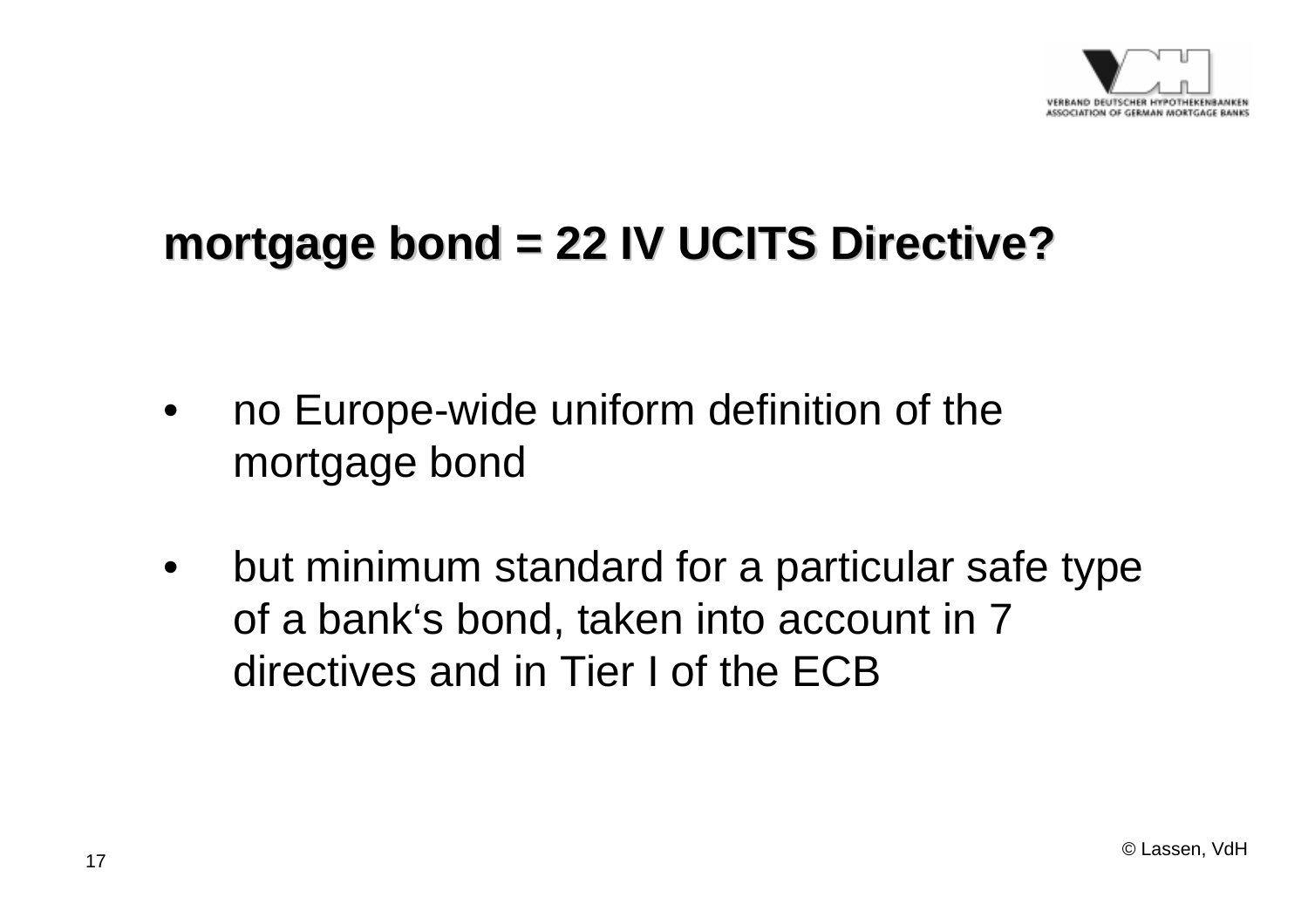![](_page_17_Picture_0.jpeg)

## • Criteria of the Art. 22 IV UCITS-Directive **(investment directive/UCITS) investment directive/UCITS)**

Bond of a credit institution that

- has its registered office in a EU-member state and
- is - due to legal provisions protecting bond-holders -
- by law subject to a special public supervision.

According to legal provisions earnings from the issue of these bonds have to be invested in assets

- which during the whole period of validity of the bonds are capable of covering claims attaching to the bonds and
- which in the event of failure of the issuer would be used on a priority basis for the reimboursement of the principle and payment of the accrued interest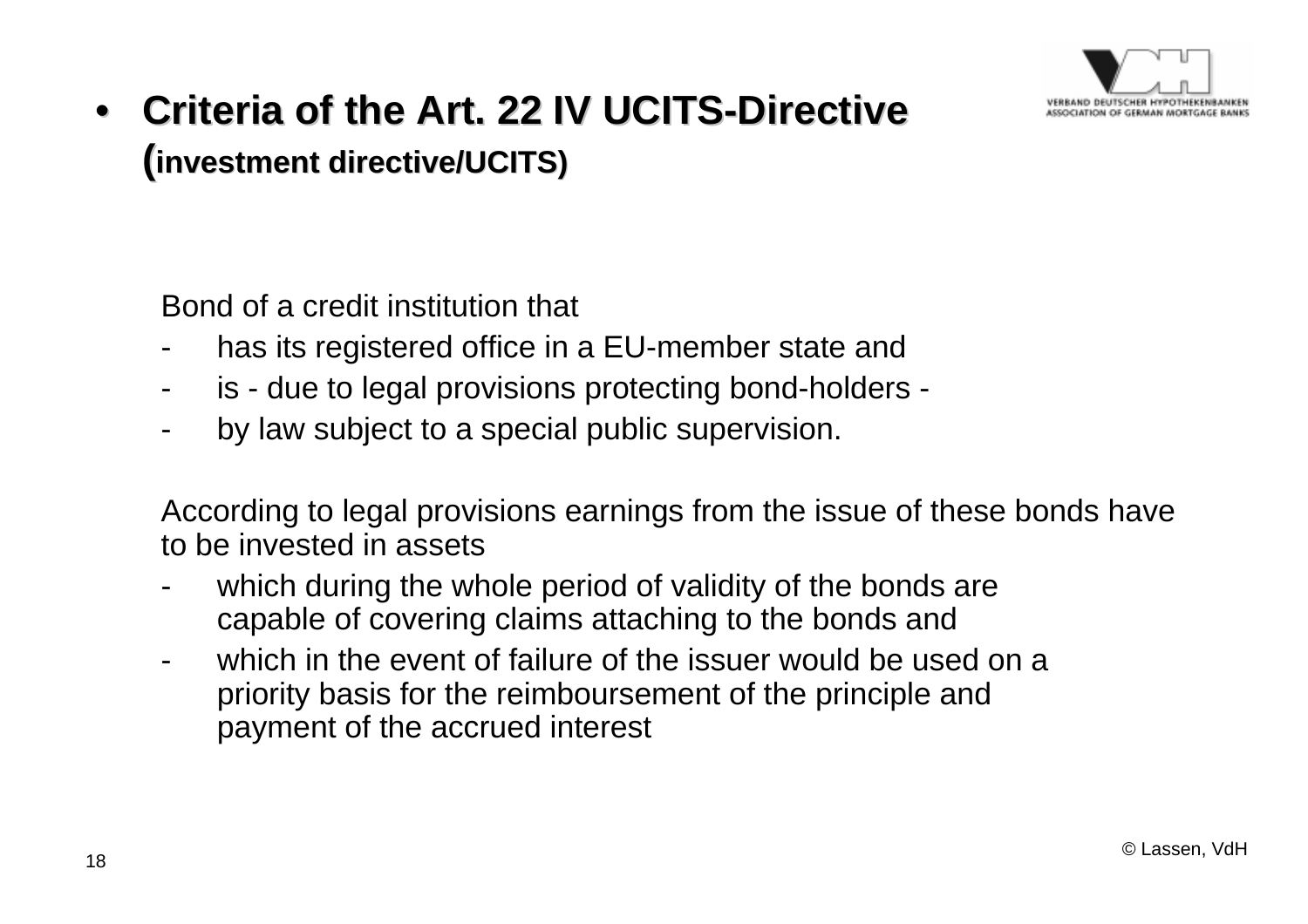![](_page_18_Picture_0.jpeg)

## • **Shortcomings Shortcomings of the Art. 22 IV Art. 22 IV UCITS-Directive Directive**

- Which assets? Not only mortgage loans and public sector loans
- Which criteria should be applied to the valuation of real estate / lending value / mortgage lending value - see differentiation in the directive on a solvency ratio for credit institutions
- Which loan to value ratio?
- cover register?
- trustee?
- special bank principle?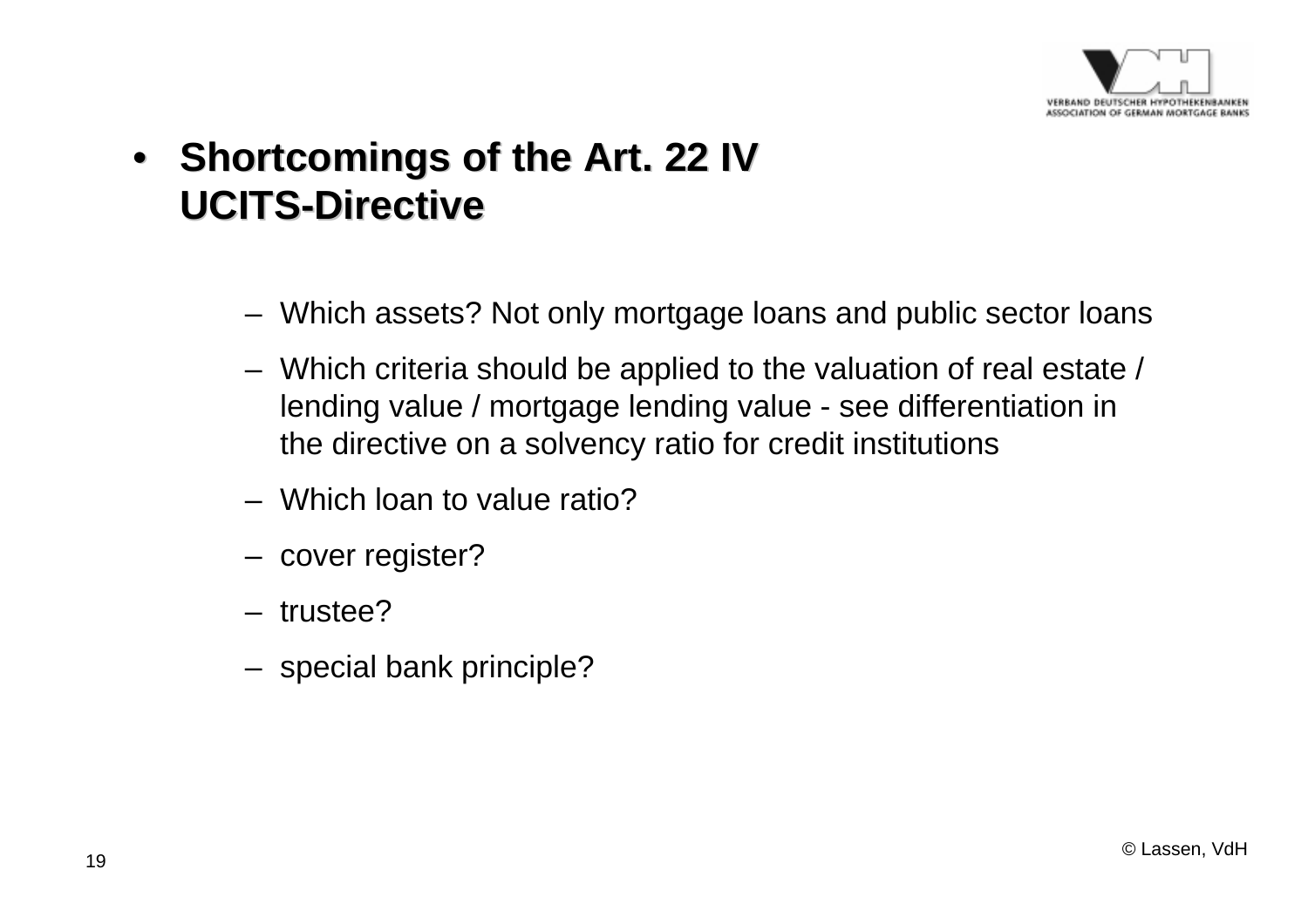![](_page_19_Picture_0.jpeg)

- • conclusion: Art. 22 IV UCITS-Directive = only minimum standard for mortgage bonds
- • name protection is stipulated in many countries; it has to be interpreted according to EU-law!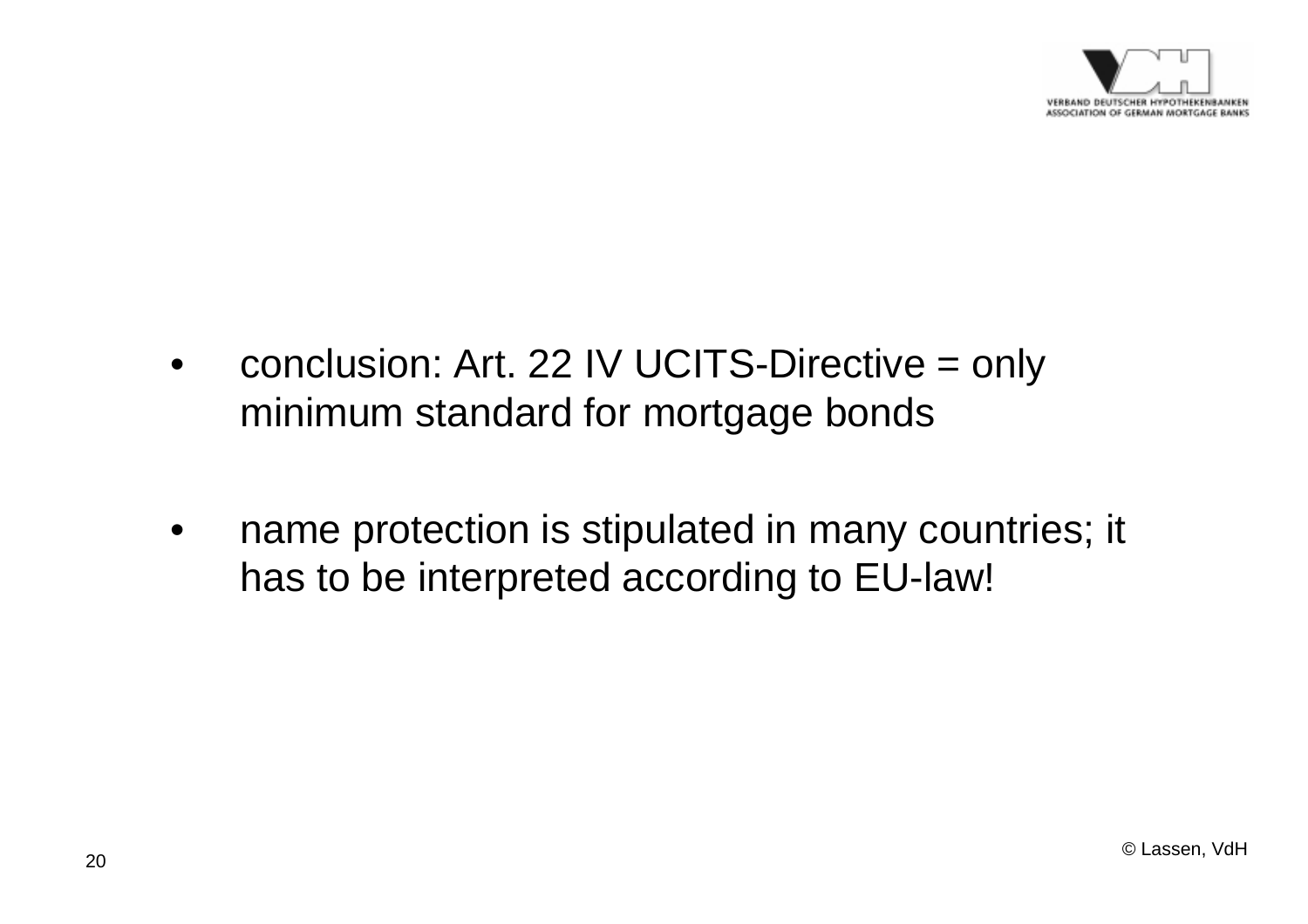![](_page_20_Picture_0.jpeg)

## **EU-law for mortgage bonds law for mortgage bonds**

- •Art. 22 (4) UCITS-Directive (Investment Directive)
- • Art. 49 (1) letter I); Art. 63 (2) of the Consolidated Banking **Directive**
- •Art. 22 (4) of the 3rd Directive on life insurance companies
- • Art. 22 (4) of the 3rd Directive on other insurance companies
- • Art. 11 (2) of the Directive on capital adequacy for investment firms
- Art. 1 No 1 (3) of the Directive on deposit insurance
- EZB: Tier 1 (eligible as collateral)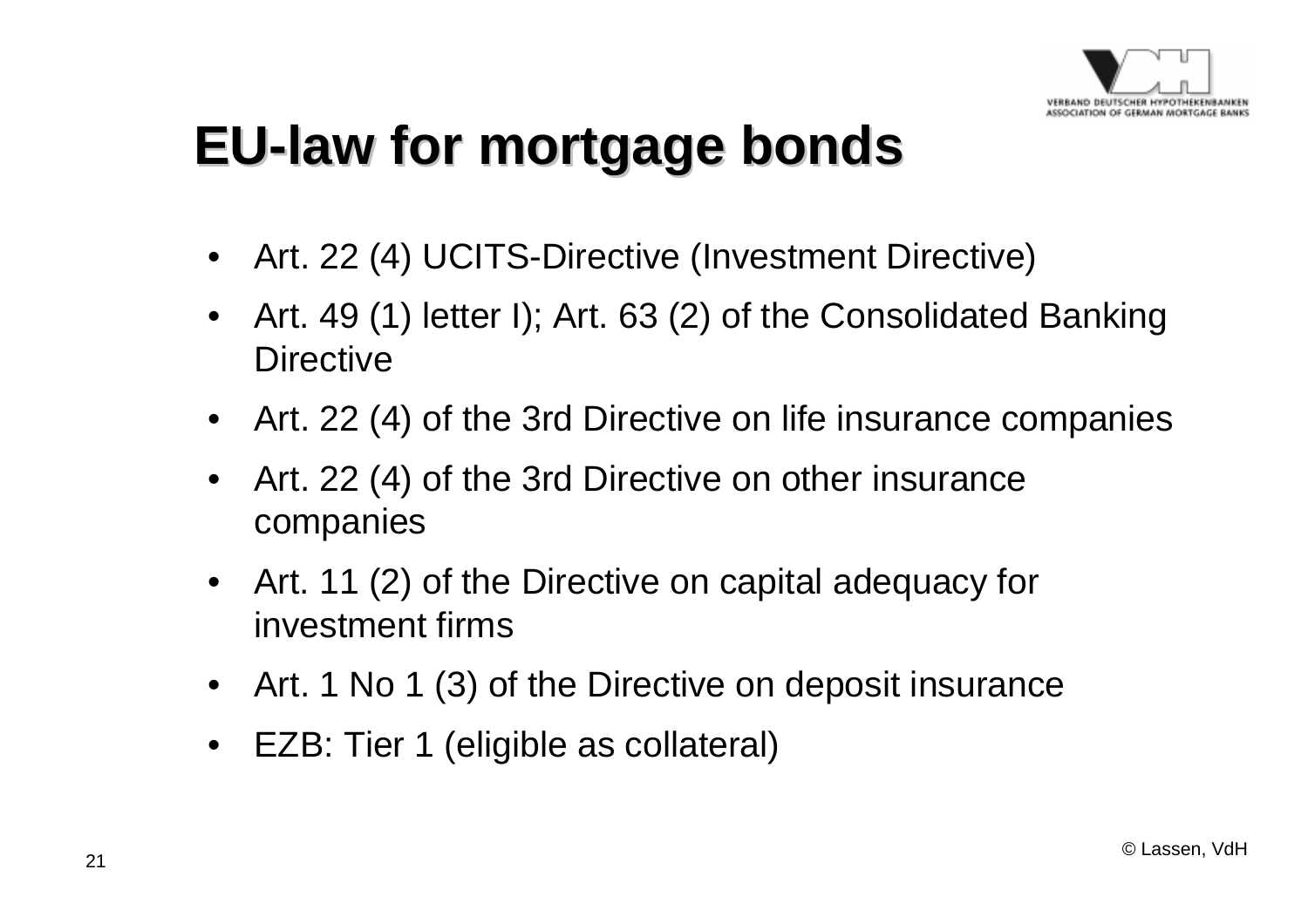![](_page_21_Picture_0.jpeg)

# **III. Legislation egislation on mortgage on mortgage bonds in Europe bonds in Europe**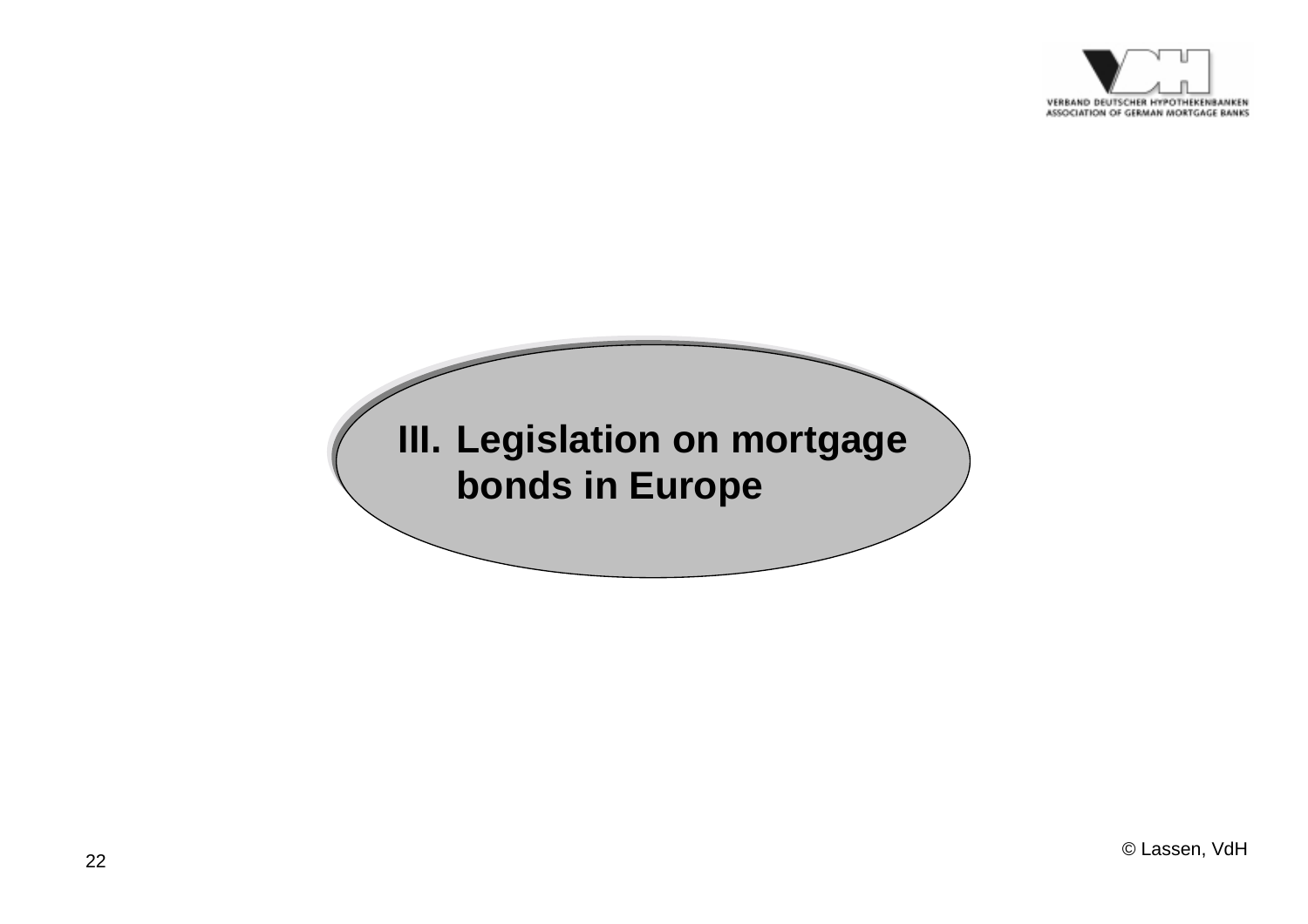![](_page_22_Picture_0.jpeg)

#### **Geographical Overview of Mortgage Bank and Geographical Overview of Mortgage Bank and Mortgage Bond Legislation in Europe (as of Nov. 2002)**

![](_page_22_Figure_2.jpeg)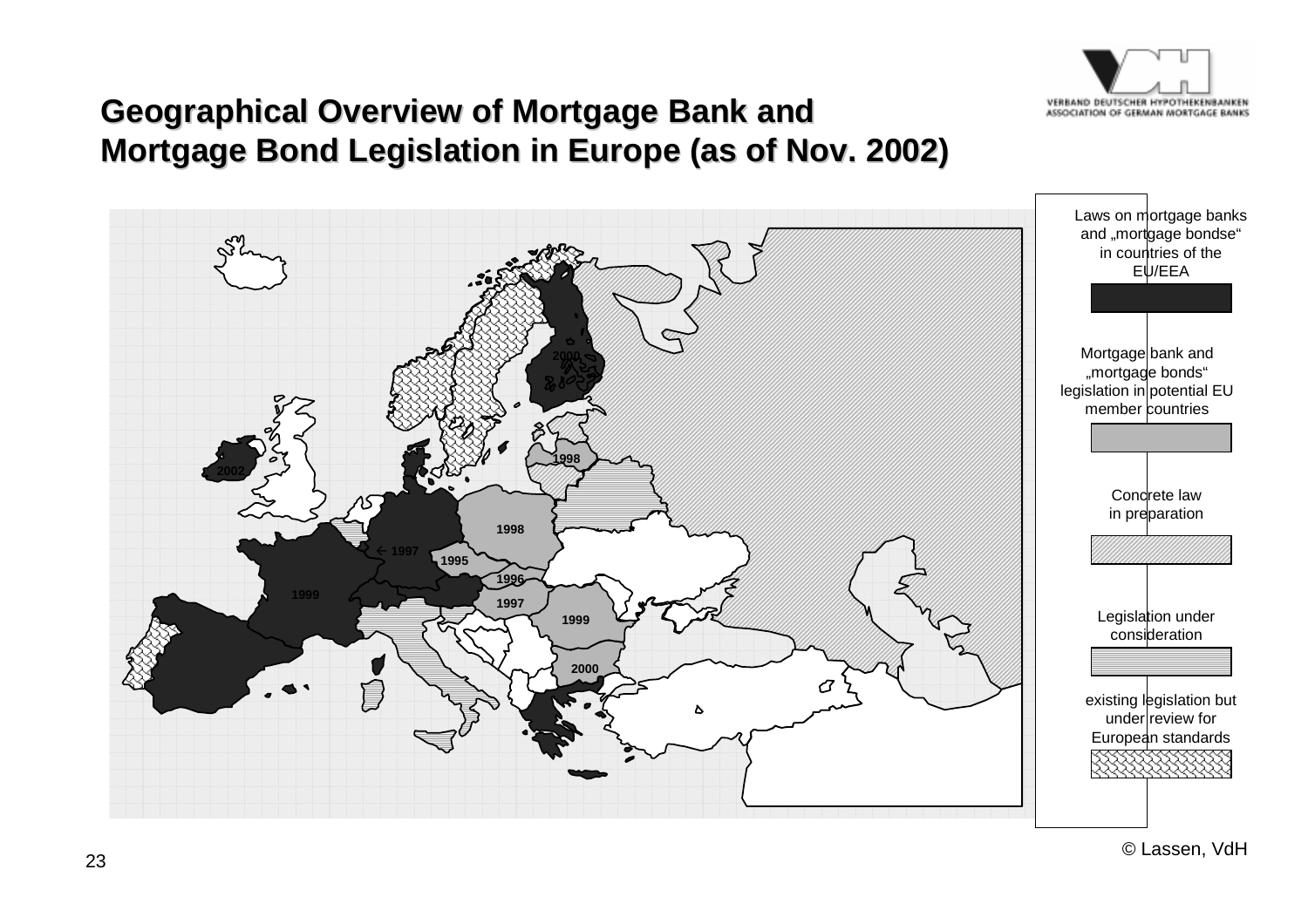![](_page_23_Picture_0.jpeg)

![](_page_23_Figure_1.jpeg)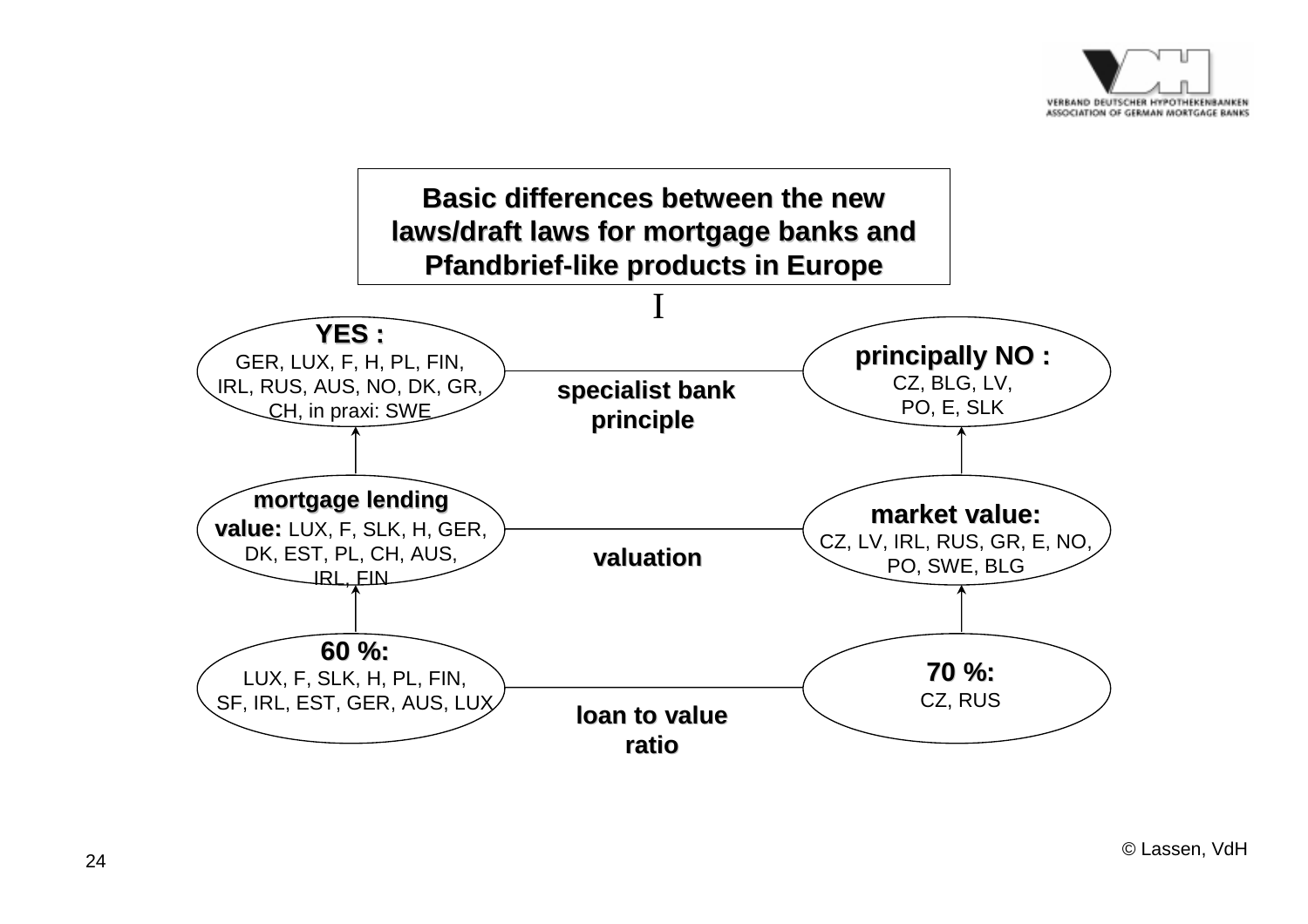![](_page_24_Picture_0.jpeg)

![](_page_24_Figure_1.jpeg)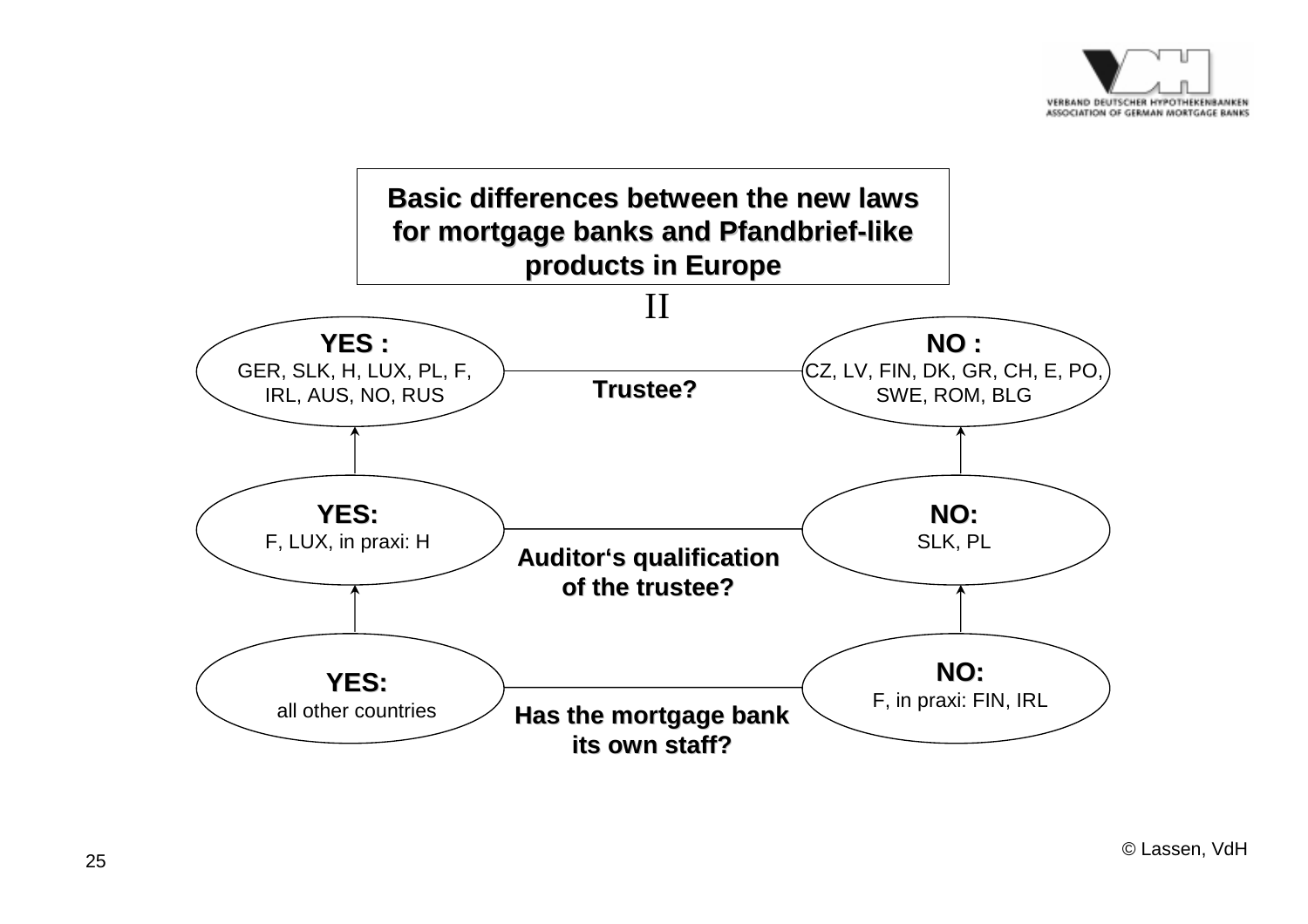![](_page_25_Picture_0.jpeg)

#### **Comparison of Mortgage Bank and Mortgage Bond Laws in Europe with German legislation (24.9.2002) with German legislation (24.9.2002) (1)**

|                                                                                    | Germany                                 | <b>Denmark</b>                                | Greece                                                                                                                                                                                                                               | <b>Switzerland</b>                                               | Austria                             | Spain                               | Norway                                       |
|------------------------------------------------------------------------------------|-----------------------------------------|-----------------------------------------------|--------------------------------------------------------------------------------------------------------------------------------------------------------------------------------------------------------------------------------------|------------------------------------------------------------------|-------------------------------------|-------------------------------------|----------------------------------------------|
| <b>Entered into force</b>                                                          | 1.1.1900                                | 1850 / 1989                                   | 1924                                                                                                                                                                                                                                 | 01.02.1931                                                       | 01.01.1939                          | 05.05.1981                          | 1988                                         |
| Specialist bank principle                                                          | yes                                     | yes                                           | yes                                                                                                                                                                                                                                  | yes<br>yes<br>(central issuing entities)                         |                                     | no                                  | yes                                          |
| Term protected by law                                                              | yes<br>(Pfandbrief)                     | yes<br>(realkredit-obligation)                | unclear<br>(Katharevousa-Text:<br>κτηματκαί ομολογίαι -<br>Transkribiert: ktimatike omolojie<br>Translit.: ktematikai omologiai<br>Neugr.: κτηματικές ομολογίες<br>Transkr.: ktimatikes omolojies<br>Translit: ktematikes omologies) | yes<br>(Pfandbrief, lettre de<br>gage, obligazione<br>fondiaria) | yes<br>(Pfandbrief)                 | yes<br>(cédulas hipotecarias)       | no<br>(obligasjon)                           |
| Refinanceable through mortgage<br>bonds                                            | mortgage and public<br>sector loans     | mortgage and public<br>sector loans           | mortgage loans                                                                                                                                                                                                                       | mortgage loans                                                   | mortgage and public<br>sector loans | mortgage and public<br>sector loans | mortgage and public<br>sector loans          |
| Cover register                                                                     | yes                                     | no                                            | yes                                                                                                                                                                                                                                  | yes                                                              | yes                                 | no                                  | no                                           |
| Legally anchored preferential right in<br>bankruptcy                               | yes                                     | yes                                           | yes (but uncertain)                                                                                                                                                                                                                  | yes                                                              | yes                                 | yes                                 | no                                           |
| <b>Valuation regulations</b>                                                       | yes                                     | yes                                           | yes                                                                                                                                                                                                                                  | yes                                                              | yes                                 | yes                                 | no                                           |
| (Relative) lending limit for funding<br>through<br>mortgage bonds                  | 60 %<br>of mortgage lending<br>value    | 40/60/70/80/84 % of<br>mortgage lending value | 75 %<br>of market value                                                                                                                                                                                                              | 2/3 of mortgage lending<br>value                                 | 60 % of mortgage<br>lending value   | 70/80 %<br>of market value          | mostly 80 % of market<br>value (?)           |
| <b>Absolute lending limit</b>                                                      | basically no<br>(100 % of market value) | yes                                           | 75 %<br>of market value                                                                                                                                                                                                              | no                                                               | no                                  | no                                  | no                                           |
| Limit for lending beyond the cover<br>(volume above the relative lending<br>limit) | 20 %                                    | not permitted                                 | not permitted                                                                                                                                                                                                                        | no                                                               | no                                  | no                                  | no                                           |
| <b>Trustee</b>                                                                     | yes                                     | no                                            | no                                                                                                                                                                                                                                   | no                                                               | yes                                 | no                                  | yes, for regular issues                      |
| Substitute collateral                                                              | yes                                     | no                                            | no                                                                                                                                                                                                                                   | yes                                                              | yes                                 | no                                  | no                                           |
| Limit for substitute collateral                                                    | 10 %                                    | no                                            | no                                                                                                                                                                                                                                   | no                                                               | no                                  | no                                  | no                                           |
| <b>Public-sector bond</b>                                                          | yes                                     | no                                            | no                                                                                                                                                                                                                                   | no                                                               | yes                                 | yes (but not used)                  | yes, from other<br>specialiszed institutions |
| Special ranking of cover mortgages                                                 | no                                      | yes                                           | no                                                                                                                                                                                                                                   | no                                                               | no                                  | yes                                 | no                                           |
| Special public supervision                                                         | yes                                     | yes                                           | yes                                                                                                                                                                                                                                  | yes                                                              | yes                                 | yes                                 | no                                           |
| Art. 22 (4) UCITS directive fulfilled                                              | yes                                     | yes                                           | yes<br>(but uncertain)                                                                                                                                                                                                               | yes                                                              | yes                                 | yes                                 | no                                           |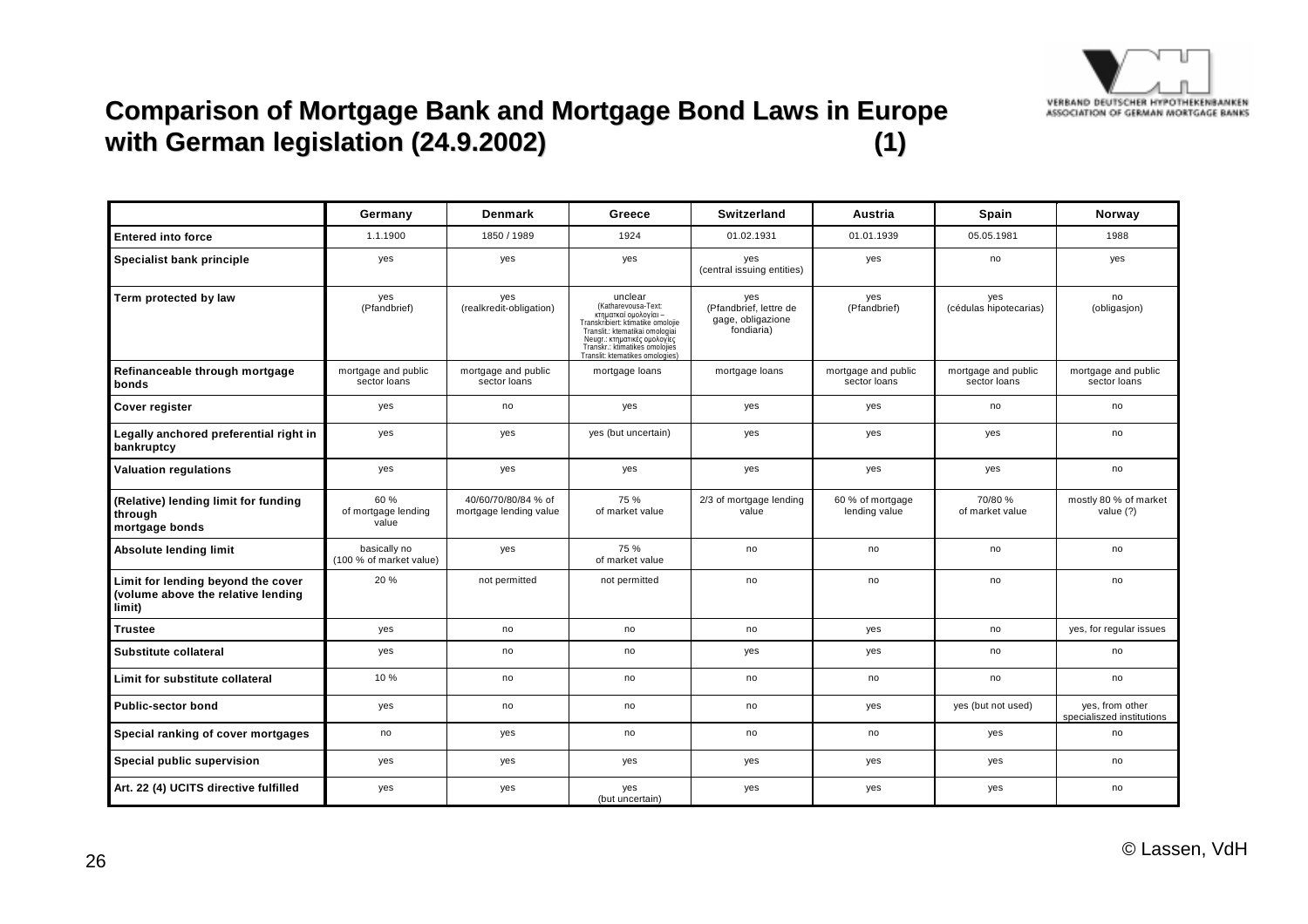![](_page_26_Picture_0.jpeg)

#### **Comparison of Mortgage Bank and Mortgage Bond Laws in Europe with German legislation (24.9.2002) with German legislation (24.9.2002) (2)**

|                                                                                    | Portugal                             | Sweden                                     | <b>Czech Republic</b>          | <b>Slovak Republic</b>                                  | Hungary                                                            | Luxembourg                                               | Poland                                |
|------------------------------------------------------------------------------------|--------------------------------------|--------------------------------------------|--------------------------------|---------------------------------------------------------|--------------------------------------------------------------------|----------------------------------------------------------|---------------------------------------|
| <b>Entered into force</b>                                                          | 16.04.1990                           | 1992                                       | 1.7.1995                       | 1.3.1996                                                | 7.6.1997                                                           | 19.12.1997                                               | 1.1.1998                              |
| Specialist bank principle                                                          | no                                   | in praxi: yes                              | limited Pfandbrief<br>licences | limited Pfandbrief<br>licences                          | yes                                                                | yes                                                      | yes                                   |
| Term protected by law                                                              | unclear<br>(obrigações hipotecárias) | no<br>(bostads-obligationer)               | yes (zástávní list)            | yes (záložný list)                                      | yes (jelzáloglevél)                                                | yes<br>(lettre de gage,<br>Pfandbrief, mortgage<br>bond) | yes (list zastawny)                   |
| Refinanceable through<br>mortgage bonds                                            | mortgage loans                       | mortgage loans                             | mortgage loans                 | mortgage and mortgage<br>secured public sector<br>loans | mortgage loans and, to a<br>limited extent, public<br>sector loans | mortgage and public<br>sector loans                      | mortgage and public<br>sector loans   |
| Cover register                                                                     | yes                                  | no                                         | "independent<br>declaration"   | yes                                                     | yes                                                                | yes                                                      | yes                                   |
| Legally anchored<br>preferential right in<br>bankruptcy                            | yes                                  | no                                         | yes                            | yes                                                     | yes                                                                | yes                                                      | yes                                   |
| <b>Valuation regulations</b>                                                       | yes                                  | yes                                        | no                             | yes                                                     | yes                                                                | yes                                                      | yes                                   |
| (Relative) lending limit for<br>funding through<br>mortgage bonds                  | 80 % of<br>market value              | 60 / 75 / 85 % of value of<br>the property | 70 %<br>of market value        | 70 %<br>of mortgage lending<br>value                    | 60 %<br>of mortgage lending<br>value                               | 60 %<br>of mortgage lending<br>value                     | 60 %<br>of mortgage lending<br>value  |
| Absolute lending limit                                                             | no                                   | no                                         | no                             | no                                                      | 70 %<br>of mortgage lending<br>value                               | basically no<br>(market value?)                          | 100 %<br>of mortgage lending<br>value |
| Limit for lending beyond the<br>cover (volume above the<br>relative lending limit) | no                                   | no                                         | no                             | 10 %                                                    | no                                                                 | no                                                       | 30 %                                  |
| <b>Trustee</b>                                                                     | no                                   | no                                         | no                             | yes                                                     | yes                                                                | yes                                                      | yes                                   |
| Substitute collateral                                                              | yes                                  | no                                         | yes                            | yes                                                     | yes                                                                | yes                                                      | yes                                   |
| <b>Limit for substitute</b><br>collateral                                          | no                                   | no                                         | 10 %                           | 10 %                                                    | 20%                                                                | 20 %                                                     | 10%                                   |
| <b>Public-sector bond</b>                                                          | no                                   | no                                         | no                             | yes                                                     | no                                                                 | yes                                                      | yes                                   |
| Special ranking of cover<br>mortgages                                              | no                                   | no                                         | yes                            | yes                                                     | no                                                                 | no                                                       | yes                                   |
| Special public supervision                                                         | yes                                  | no                                         | yes                            | yes                                                     | yes                                                                | yes                                                      | yes                                   |
| Art. 22 (4) UCITS directive<br>fulfilled                                           | yes                                  | no                                         | yes                            | yes                                                     | yes                                                                | yes                                                      | yes                                   |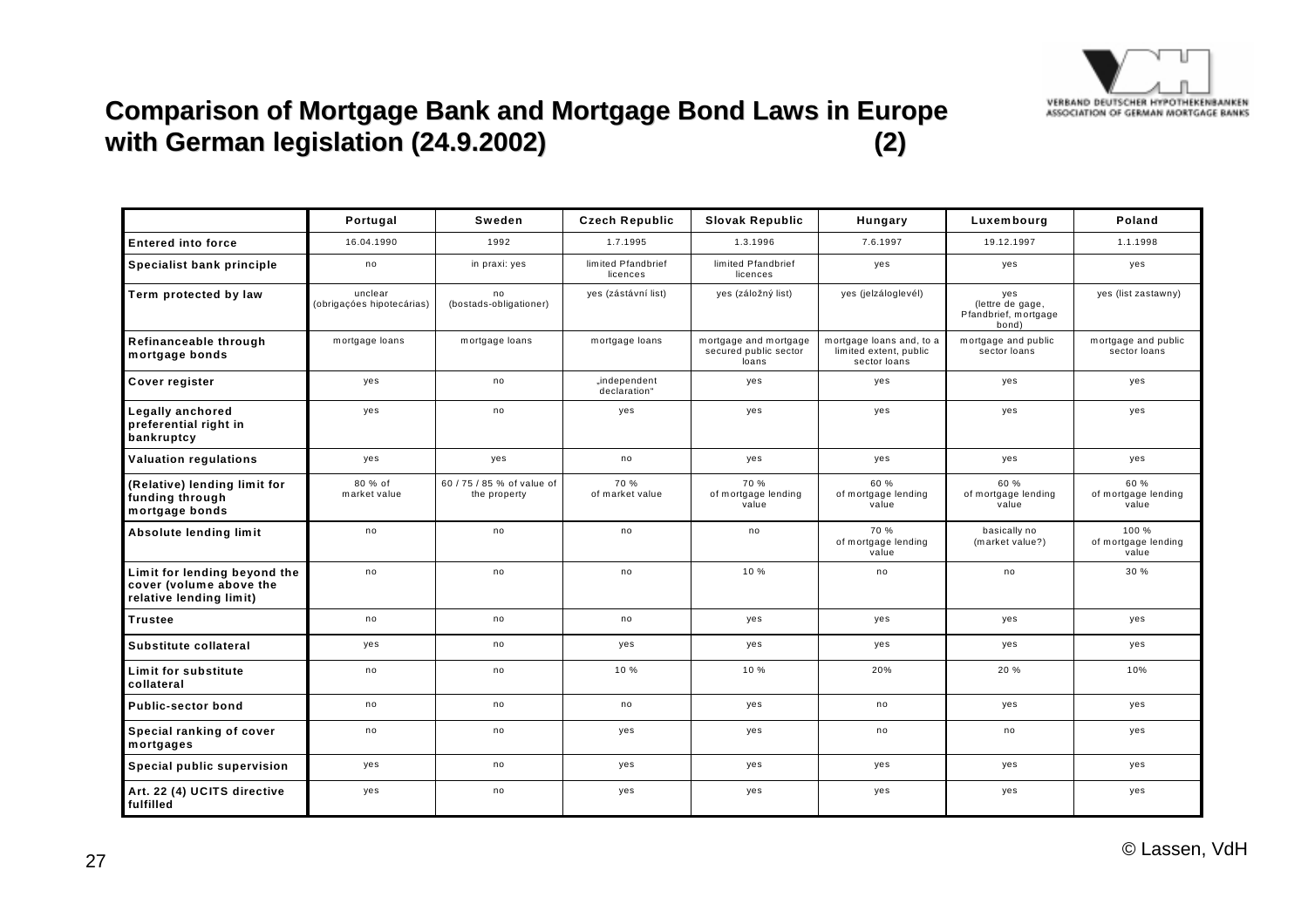![](_page_27_Picture_0.jpeg)

#### **Comparison of Mortgage Bank and Mortgage Bond Laws in Europe with German legislation (24.9.2002) with German legislation (24.9.2002) (3)**

|                                                                                    | Latvia                         | France                                                                                | Romania                              | <b>Finland</b>                                                                                                       | <b>Bulgaria</b>                                        | Ireland                                                                         |
|------------------------------------------------------------------------------------|--------------------------------|---------------------------------------------------------------------------------------|--------------------------------------|----------------------------------------------------------------------------------------------------------------------|--------------------------------------------------------|---------------------------------------------------------------------------------|
| <b>Entered into force</b>                                                          | 29.9.1998                      | 27.07.1999                                                                            | 9.12.1999                            | 1.1.2000                                                                                                             | 13.10.2000                                             | 22.3.2002                                                                       |
| Specialist bank principle                                                          | limited Pfandbrief<br>licences | yes, but no staff<br>perm itted                                                       | unclear                              | yes                                                                                                                  | no                                                     | yes                                                                             |
| Term protected by law                                                              | yes (ķīlu zīme)                | yes<br>(obligation foncière)                                                          | unclear<br>(obligatiunile ipotecare) | yes<br>(kiinteistövakuudellinen<br>joukkovelkakiryeslaina,<br>julkisyhteisöva-kuudellinen<br>joukkovelkakiryeslaina) | yes<br>(ипотечна облигация<br>ipotečna<br>obligaciyes) | yes<br>(mortgage credit covered<br>security, public credit<br>covered security) |
| Refinanceable through mortgage<br>bonds                                            | mortgage loans                 | mortgage and public<br>sector loans and loans<br>quaranteed by banks or<br>insurances | mortgage loans                       | mortgage and public<br>sector loans                                                                                  | mortgage loans                                         | mortgage and public<br>sector loans                                             |
| Cover register                                                                     | yes                            | N <sub>o</sub>                                                                        | no                                   | yes                                                                                                                  | yes                                                    | yes                                                                             |
| Legally anchored preferential<br>right in bankruptcy                               | yes                            | yes                                                                                   | no                                   | yes                                                                                                                  | yes                                                    | yes                                                                             |
| Valuation regulations                                                              | yes                            | yes                                                                                   | no                                   | yes                                                                                                                  | yes                                                    | yes                                                                             |
| (Relative) lending limit for<br>funding through<br>mortgage bonds                  | 60 %<br>of market value        | 60 / 80 / 100 %<br>of mortgage lending<br>value / market value                        | 60 %<br>of value of portfolio        | 60 %<br>of mortgage lending<br>value                                                                                 | 60 / 80 %<br>of market value                           | 60 / 75 %<br>of the prudent market<br>value                                     |
| Absolute lending limit                                                             | no                             | 60 / 80 / 100 %<br>of mortgage lending<br>value / market value                        | no                                   | basically no<br>(market value?)                                                                                      | no                                                     | yes (80 %<br>of the prudent market<br>value)                                    |
| Limit for lending beyond the<br>cover (volume above the relative<br>lending limit) | no                             | no                                                                                    | unlimited                            | 1/6                                                                                                                  | no                                                     | yes (10 %)                                                                      |
| <b>Trustee</b>                                                                     | no                             | yes                                                                                   | no                                   | no                                                                                                                   | basically no                                           | yes                                                                             |
| Substitute collateral                                                              | yes                            | yes                                                                                   | no                                   | limited in time                                                                                                      | yes                                                    | yes                                                                             |
| Lim it for substitute collateral                                                   | 20 %                           | 20 %                                                                                  | no                                   | no                                                                                                                   | 30 %                                                   | 20 %                                                                            |
| Public-sector bond                                                                 | no                             | yes                                                                                   | no                                   | yes                                                                                                                  | no                                                     | yes                                                                             |
| Special ranking of cover<br>mortgages                                              | no                             | n o                                                                                   | no                                   | n o                                                                                                                  | no                                                     | n o                                                                             |
| Special public supervision                                                         | yes                            | yes                                                                                   | no                                   | yes                                                                                                                  | unclear                                                | yes                                                                             |
| Art. 22 (4) UCITS directive fulfilled                                              | yes                            | yes                                                                                   | no                                   | yes                                                                                                                  | unclear                                                | yes                                                                             |